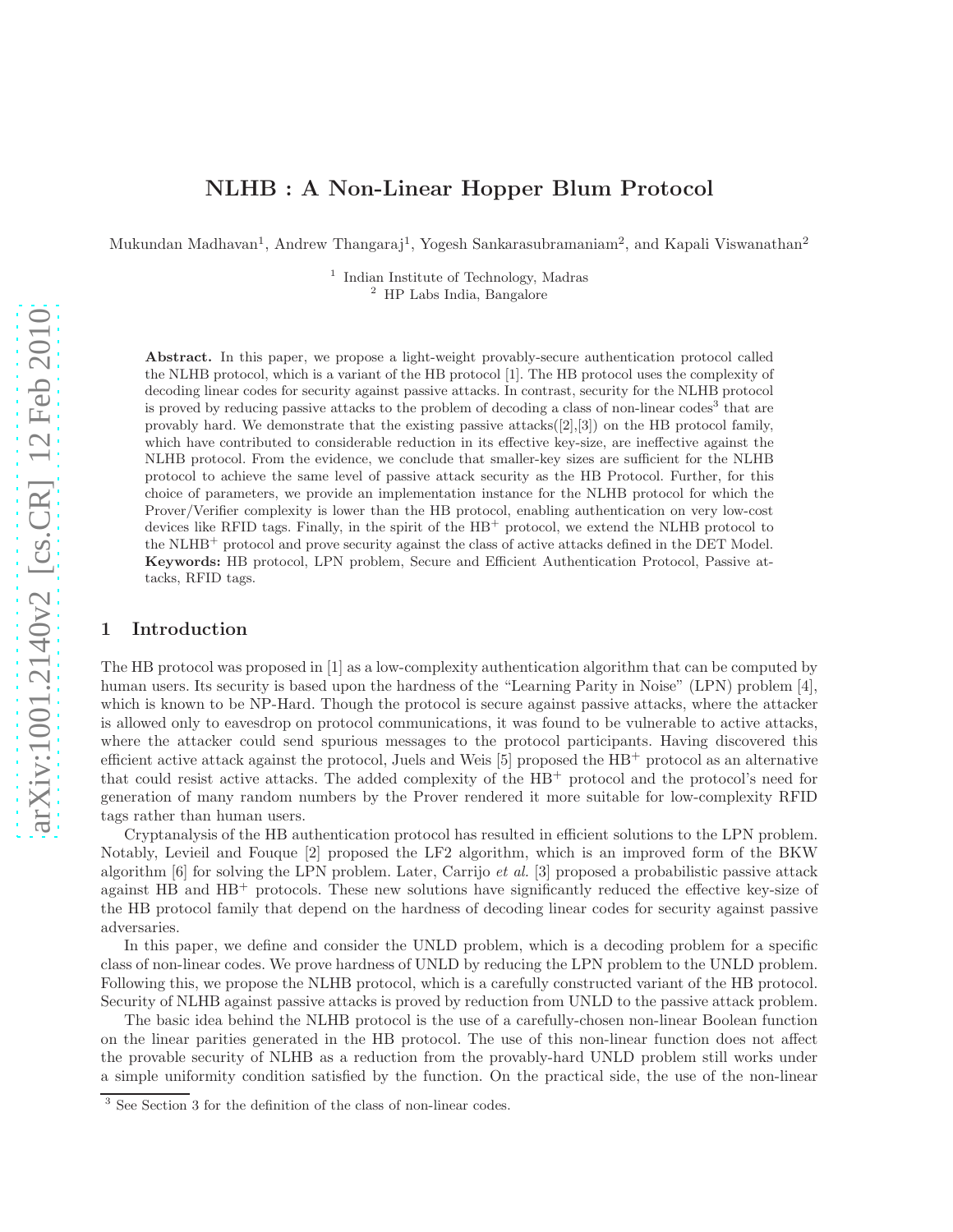function considerably weakens the effectiveness of passive attacks like LF2 [2] that depend on the linearity of the parities. Therefore, key efficiency is higher in NLHB when compared to HB.

For implementation, we demonstrate a certain quadratic form chosen from the general family of functions that we propose for the NLHB, which presents a specific low-cost candidate for the protocol. Using this candidate function, the complexity of the NLHB protocol is low enough that it can be implemented in low-cost devices such as RFIDs. Finally, we show that the Prover/Verifier complexity of NLHB protocol can be lower than that of the HB protocol because of the use of smaller keys.

Active attacks similar to those on the HB protocol are possible on the basic NLHB protocol. We demonstrate that the basic NLHB protocol can be extended to an  $NLHB^+$  protocol, in the spirit of  $HB^+$ , for security in some active attack models. We show that the reductions for the  $HB^+$  protocol as shown in  $[7, 8]$  work for the NLHB<sup>+</sup> protocol as well.

In summary, the main contribution of this paper is a low-cost, provably-secure extension of the HB protocol through the use of simple non-linear functions on parities. Because of the non-linearity, the proposed NLHB protocol has better resistance to known passive attacks on the HB family resulting in higher key efficiency and cheaper implementations. Also, the NLHB protocol can be modified in the spirit of the several known modifications of the HB protocol to obtain better security against different classes of active attacks.

The paper is organized as follows. In Section 2, we give a brief introduction on the HB and  $HB^+$ protocols, related security models and the "Learning Parity in Noise" (LPN) problem. In Section 3, we describe the UNLD problem, a type of non-linear code decoding problem and prove its NP-Hardness. This is followed by a description of the NLHB protocol and its security proofs. Section 4 contains discussions on the resistance of the protocol to passive attacks and its Prover complexity. This is followed by the proposition of the NLHB<sup>+</sup> protocol and its security proofs in Section 5. Section 6 concludes the paper.

# 2 The HB And HB<sup>+</sup> Protocols

# 2.1 HB Protocol

The HB protocol is a symmetric-key authentication protocol. The Prover and Verifier share a random k-bit secret key s<sup>4</sup>. The protocol has two public probability parameters  $\epsilon, \epsilon' \in [0, \frac{1}{2}]$  such that  $\epsilon < \epsilon'$ . To authenticate, the Verifier sends a random  $k$ -bit challenge vector **a**. The Prover, in turn, calculates the binary dot-product s.a and replies to the Verifier with  $z = s.a + v$ , where v is a Bernoulli random variable that takes the value 1 with probability  $\epsilon$  and  $+$  denotes XOR addition. This process is repeated n times. At the end of n repetitions, the Verifier returns an "Accept" message iff atmost  $\epsilon'$ n responses are "wrong", i.e, different from dot-products of the secret and the corresponding challenges. This process, which constitutes one authentication session can be parallelized as shown in Figure 1.

In the parallelized form, the Verifier challenges the Prover with a random  $k \times n$  matrix, to which

Secret Shared s

\nProver

\n
$$
\xleftarrow{A} \text{Choose } A \in \{0, 1\}^{k \times n}
$$
\n
$$
\mathbf{z}_{1 \times n} = \mathbf{s}A + \mathbf{v} \xrightarrow{\mathbf{z}} \xrightarrow{\text{``Accept''}} \text{iff } d(\mathbf{z}, \mathbf{s}A) \leq \epsilon' n
$$



<sup>4</sup> Refer Appendix D for notations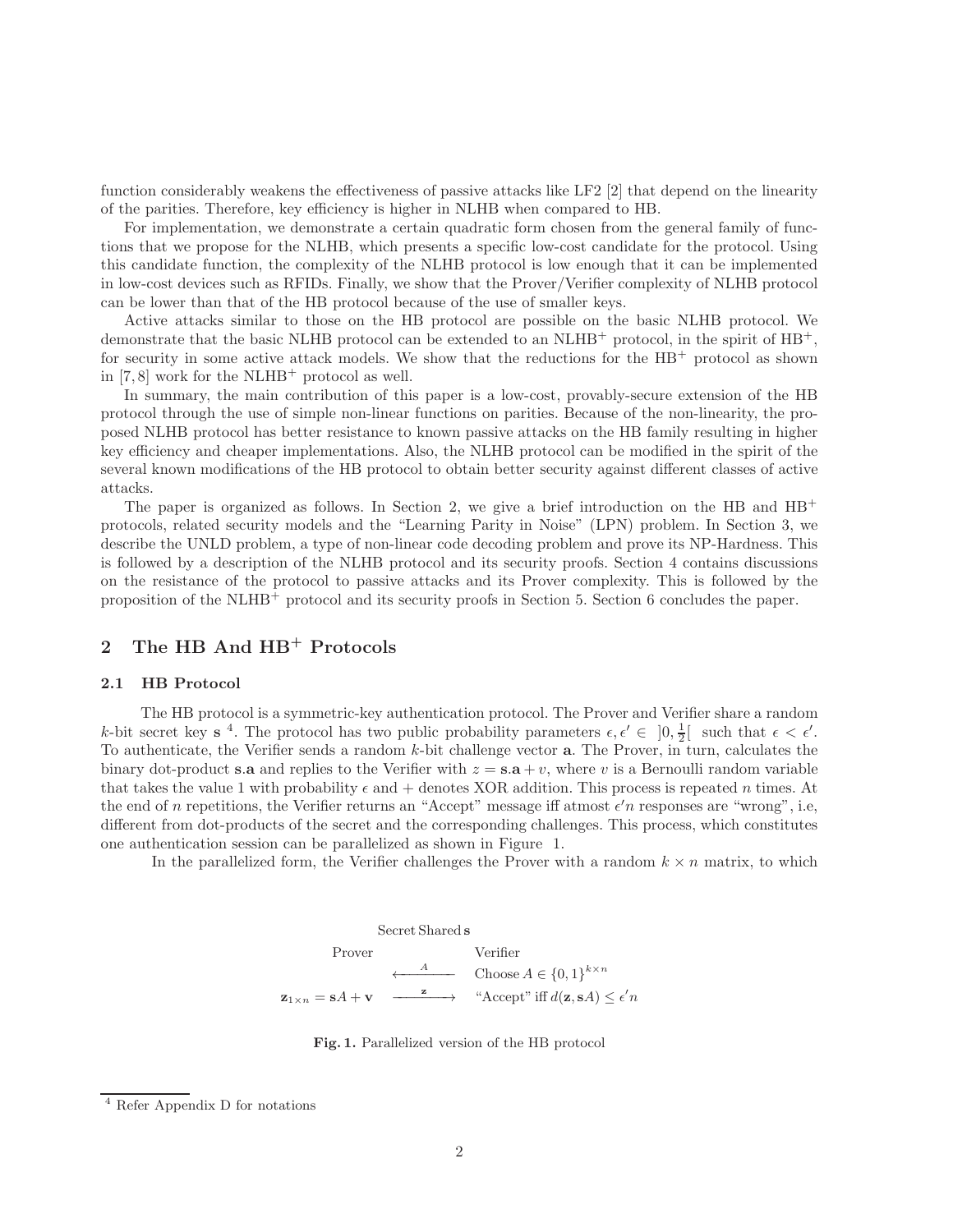Secrets Shared  $s_1, s_2$ Prover Verifier Choose  $B \in \{0,1\}^{k \times n} \longrightarrow$  $\leftarrow$ <sup>A</sup> Choose  $A \in \{0,1\}^{k \times n}$  $z_{1\times n} = s_1B + s_2A + v$  $\longrightarrow$  "Accept" iff  $d(\mathbf{z}, \mathbf{s_1}B + \mathbf{s_2}A) \leq \epsilon'n$ 

Fig. 2. Parallelized version of the  $HB^+$  protocol

the Prover responds with  $z = sA + v$ . Here, the bits of the vector v are all i.i.d Bernoulli random variables with parameter  $\epsilon$  and the multiplication between the vector **s** and A is over the binary field  $GF(2)$ . The response vector **z** is a *n*-bit vector and the Verifier responds with "Accept" iff  $d(\mathbf{z}, sA) \leq \epsilon'n$ , where  $d(.)$ denotes Hamming distance. The parameters  $\epsilon, \epsilon'$ , and n are fixed so that both the probability of rejecting an honest Prover as well as the probability of positively authenticating an attacker giving random responses are negligible ([2], Figure 2). The HB Protocol has been proven secure in the Passive attack model as defined below.

**Definition 1** (Passive attack model  $([5],[7])$ ). In this model, the adversary algorithm is two-phased. In the first phase (called the query phase), the adversary has access to the transcripts from an arbitrary number of authentication sessions between an honest Prover and Verifier. In the second phase (called the cloning phase), the adversary tries to impersonate an honest Prover to the Verifier.

However, the HB protocol is not secure against active attacks [5].

# 2.2 HB<sup>+</sup> Protocol

The HB protocol is susceptible to a simple active attack. In this attack, the attacker repeatedly challenges an honest Prover with the same challenge, and by majority vote over these multiple responses, decides (with high confidence) on the noise-free response. This is repeated for k linearly independent challenges, following which, the secret key is easily found using a Gaussian elimination over the system of linear equations defined by these k challenge-response pairs [5]. Thus, the active attacker need not solve the LPN problem to attack the HB protocol.

To counter such attacks, Juels and Weis [5] proposed the  $HB^+$  protocol (Figure 2). Instead of a single secret, the Prover and Verifier share two k-bit secret keys  $s_1$  and  $s_2$ <sup>5</sup>. In its parallel form, the HB<sup>+</sup> protocol can be described as follows. The Prover starts an authentication session by sending a random "blinding" matrix B to the Verifier, which in turn replies with its own random challenge-matrix A. On receiving A, the Prover responds with  $z = s_1B + s_2A + v$ . Here, A and B are  $k \times n$  matrices, and v has the same definitions as in the HB protocol. The Verifier responds with an "Accept" decision iff  $d(z, s_1B + s_2A) \leq \epsilon'n$ . Now, when an active attack is mounted, the attacker still has to solve an LPN instance on the matrix B.

The HB<sup>+</sup> protocol is secure against both passive attacks as well as active attacks in a model known as the "DET" attack model.

**Definition 2** (DET Attack Model([5],[8])). In this model, attacks are two-phased. In the first(query) phase, the adversary can interact with an honest Prover an arbitrary number of times. In second (cloning) phase, the adversary interacts with the Verifier and attempts impersonation.

<sup>5</sup> The sizes of these secret can be different. This paper shall consider them to be of same size without loss of generality.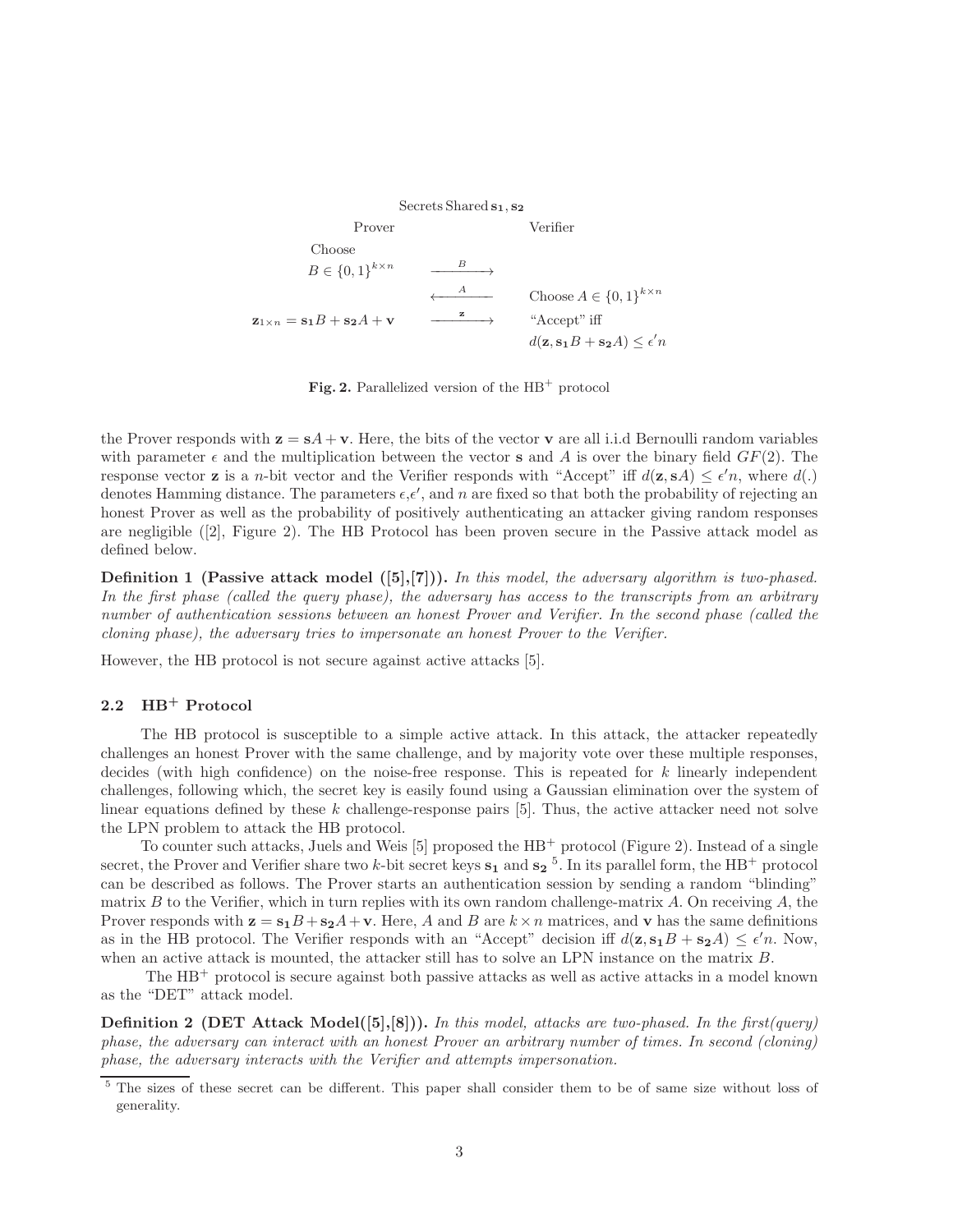Significance Of The "DET" Model: Juels and Weis discuss the significance of the "DET" model in [5], [Appendix A]. Even though this model does not include Man-In-Middle attackers and does not give an attacker access to Verifier decisions at the end of authentication, it is an important security model in a context where the adversary has to forge a valid Prover without the attack being detected. Since attacks in the more powerful prevention-based models like GRS-MIM [9] may not be undetected attacks, the prevention-based model is not the ideal model in all scenarios. As an example, in a setting where the Verifier would report repeated authentication failures from a Prover, the detection-based model is more suitable.

### 2.3 The LPN Problem and Passive Attacks

**Definition 3 (LPN Problem [5]).** Let s be a random binary k-bit vector. Let  $\epsilon \in ]0, \frac{1}{2}[$  be a constant error parameter. Let A be a random  $k \times n$  matrix, and let **v** be a random n-bit vector such that  $wt(\mathbf{v}) \leq \epsilon n$ . where  $\text{wt}(\mathbf{v})$  denotes the Hamming weight of **v**. Given A,  $\epsilon$  and  $\mathbf{z} = (\mathbf{s}A) + v$ , find a k-bit vector  $\mathbf{s}'$  such that  $d(\mathbf{z}, \mathbf{s}'A) \leq \epsilon n$ .

For large  $n$ , this is equivalent to finding the vector s. The LPN problem has been proven to be NP-Hard [4] and is conjectured to be average-case hard [1]. The BKW algorithm, which was the best-known algorithm to solve the LPN problem when the HB protocol was proposed, has a high complexity and requires a large number of challenge-response pairs  $\langle A, z \rangle$  to obtain a solution. The LF2 algorithm [2], which is an improvement over the BKW algorithm, has considerably lesser complexity and needs lesser challenge-response pairs for its solution. Later, a probabilistic attack on the LPN problem was proposed by Carrijo et al. in [3]. These attacks have reduced the effective key-size of the HB protocol, necessitating higher key-sizes. We first describe the LF2 attack, followed by the attack proposed by Carrijo *et al.* 

When the key-size is high, exhaustive search over the space of all possible keys is intractable. So, the LF2 attack aims to estimate few bits of the key at a time. The attack involves adding the columns of the challenge-matrix  $A$  (and the corresponding responses) so that only the first few (say  $b$ ) rows have non-zero entries in the resulting matrix. This addition causes two different changes. First, adding two or more noisy responses results in an increased chance of the new response being wrong. So, the apparent Bernoulli parameter in this new set of equations is higher. However, the second and more important change is that, since only the secret bits corresponding to the b non-zero rows play a role in the multiplication  $sA$ , the attacker can now find these b bits in isolation by running an exhaustive search over  $2^b$  possibilities. So, by running an exhaustive search over a space of size  $2^b$  (which is much smaller than  $2^k$ ), the first b bits of the original key can be found. Repeating this process for the second  $b$  rows, and so on, gives the whole key. Thus, the attack depends heavily on the fact that the Prover's response is a noisy version of some codeword from the linear code having A as its generator.

A second new passive attack was also proposed by Carrijo et al. [3]. This attack tries to pick noise-free bits from the response vector and find the key through Gaussian elimination on the system of equations formed from these bits alone. So, this attack too, depends on the Prover's response being the noisy version of a codeword of the linear code generated by A.

As a consequence of these attacks, a LPN instance using as many as 512 bits of secret can be attacked with a complexity of just  $2^{80}$  operations.

# 3 The UNLD Problem and the NLHB Protocol

The main idea in this paper is to replace the linear parity generation part sA in the HB protocol with a non-linear version  $f(sA)$  for a suitable public function f. The following characteristics are desirable for such a function  $f$ :

1. The function  $f$ , assumed to be public, must allow for the reduction of hardness from decoding problems to passive attacks on the protocol.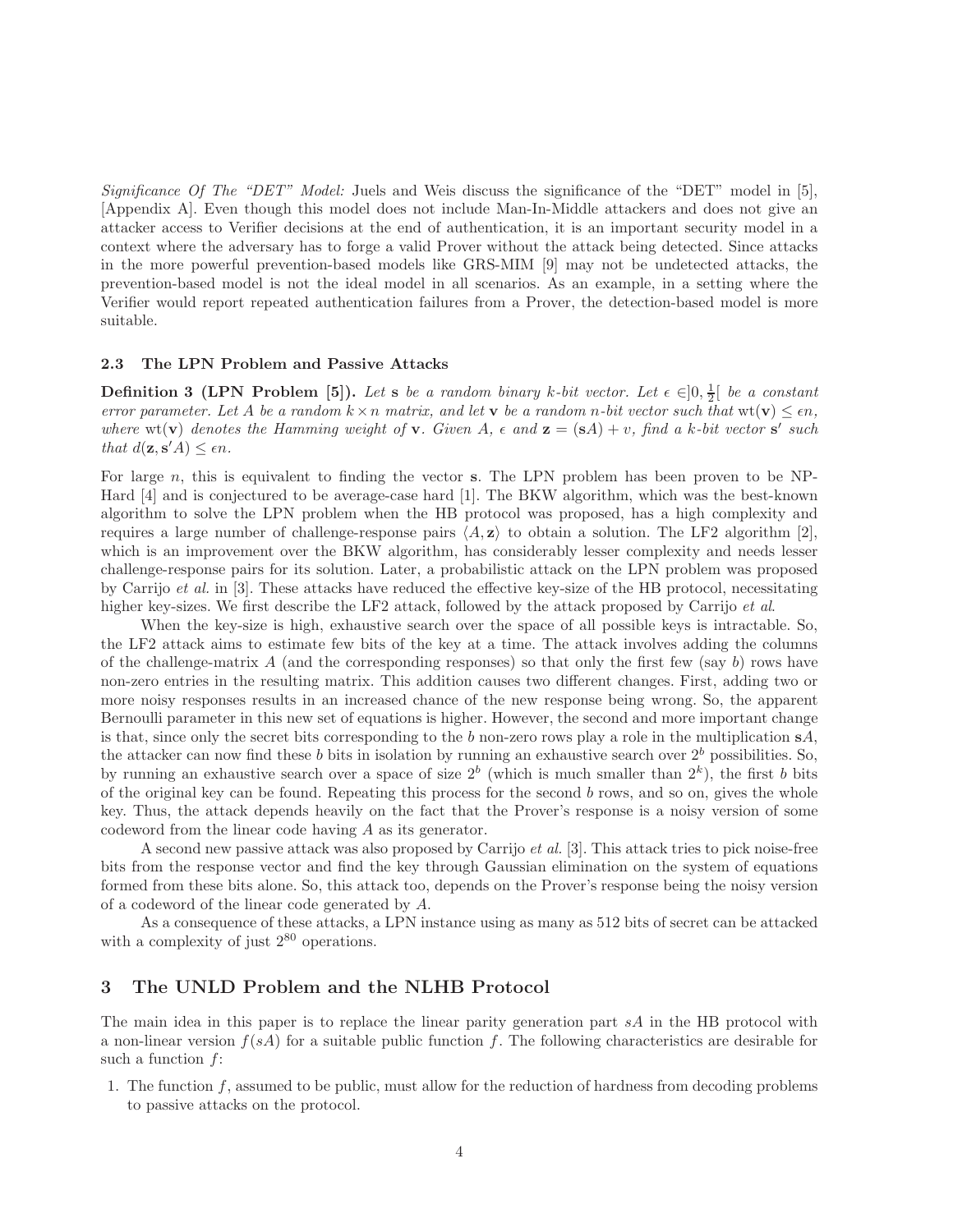- 2. The function f must be simple enough to implement on low-cost devices.
- 3. The function f must provide better resistance to known passive attacks that solve the LPN problem.
- 4. The function f should allow extensions such as  $HB^+$  for security against active attacks.

We now describe a specific class of non-linear Boolean vector functions and discuss some of its properties that will be used in the security reductions. We discuss the other characteristics like implementation-cost and passive attack resistance in later sections.

### 3.1 The Function f

Let D and p be positive integers such that  $D = n - p$  (n is as described in the HB protocol). We propose the following construction for the NLHB protocol function f. Each bit  $y_i$ ;  $i \in [1,..,D = n-p]$  of the output  $\mathbf{y} = f(\mathbf{x}); \mathbf{y} \in \{0, 1\}^D, \mathbf{x} \in \{0, 1\}^n$  will be computed as

$$
y_i = x_i + g([x_{i+1}, ..., x_{i+p}]),
$$
\n(1)

where  $x_1, \ldots, x_n$  are the bits of x and g is a p-bit to 1-bit Boolean function containing strictly non-linear terms. Below, we list some important properties for this class of functions.

1.  $f: \{0,1\}^n \Rightarrow \{0,1\}^D$ 

- 2. f is a non-linear function.
- 3. For uniformly distributed  $\mathbf{x} \in \{0,1\}^n$ ,  $f(\mathbf{x})$  is uniformly distributed in  $\{0,1\}^D$ .

A proof of Property 3 is provided in Appendix C. Intuitively, it can be said that the function  $g([x_{i+1},...,x_{i+p}])$ causes the output bits  $y_i$  to be non-linearly related to **x** and the component  $x_i$  helps in balancing the output bit  $y_i$ .

As a specific example, the function defined by

$$
y_i = x_i + x_{i+1}x_{i+2} + x_{i+2}x_{i+3} + x_{i+3}x_{i+1}, 1 \le i \le D
$$
\n<sup>(2)</sup>

is a part of this function family when using  $p = 3$ . The uniform distribution property for  $p = 3$  can be readily verified by exhaustively determining the joint distribution of  $\{y_i, y_{i+1}, y_{i+2}, y_{i+3}\}$  for a fixed i. When we set  $p = 3$ , the function f will take a n-bit vector **x** and map it onto a  $D = (n-3)$  bit response vector. As we can see, members of this family like the one described in (2) require very low additional complexity (only 3 AND gates and 3 XOR gates in this case)for implementation and their use in any protocol's implementation will add very little complexity. This can easily be accomodated into any RFID tag, however cheap.

In the next section, we describe how this function family can be used to create a robust protocol. In later sections, we use our specific candidate to demonstrate how their use in the protocol leads to increased passive attack resistance while still maintaining low implementation complexity. However, we would like to point out that our proofs of security hold for all functions in the general class of functions in (1).

### 3.2 UNLD Problem

Suppose  $A_{k\times n}$  is the generator matrix of a linear code. Then all vectors of the form sA are codewords of this code. When we apply the function f to these codewords  $sA$ , i.e, we compute  $f(sA)$ , the set of vectors  ${f(\mathbf{s_i}A)}_{i=1}^2$  at the output can be viewed as a non-linear code.

We now define the UNLD problem, which (in words) is the problem of decoding the class of non-linear codes defined by f and A as  $\{f(\mathbf{s_i}A)\}_{i=1}^{2^k}$ .

**Definition 4 (UNLD Problem).** Let s be a random k-bit binary vector. Let  $\epsilon \in ]0, \frac{1}{2}[$  be a constant error parameter. Let A be a random  $k \times n$  binary matrix and let **v** be a random D-bit vector such that  $wt(\mathbf{v}) \leq \epsilon D$ , where  $wt(v)$  denotes the Hamming weight of v. Given  $A, \epsilon$  and  $z = f(sA) + v$ , find the k-bit vector s.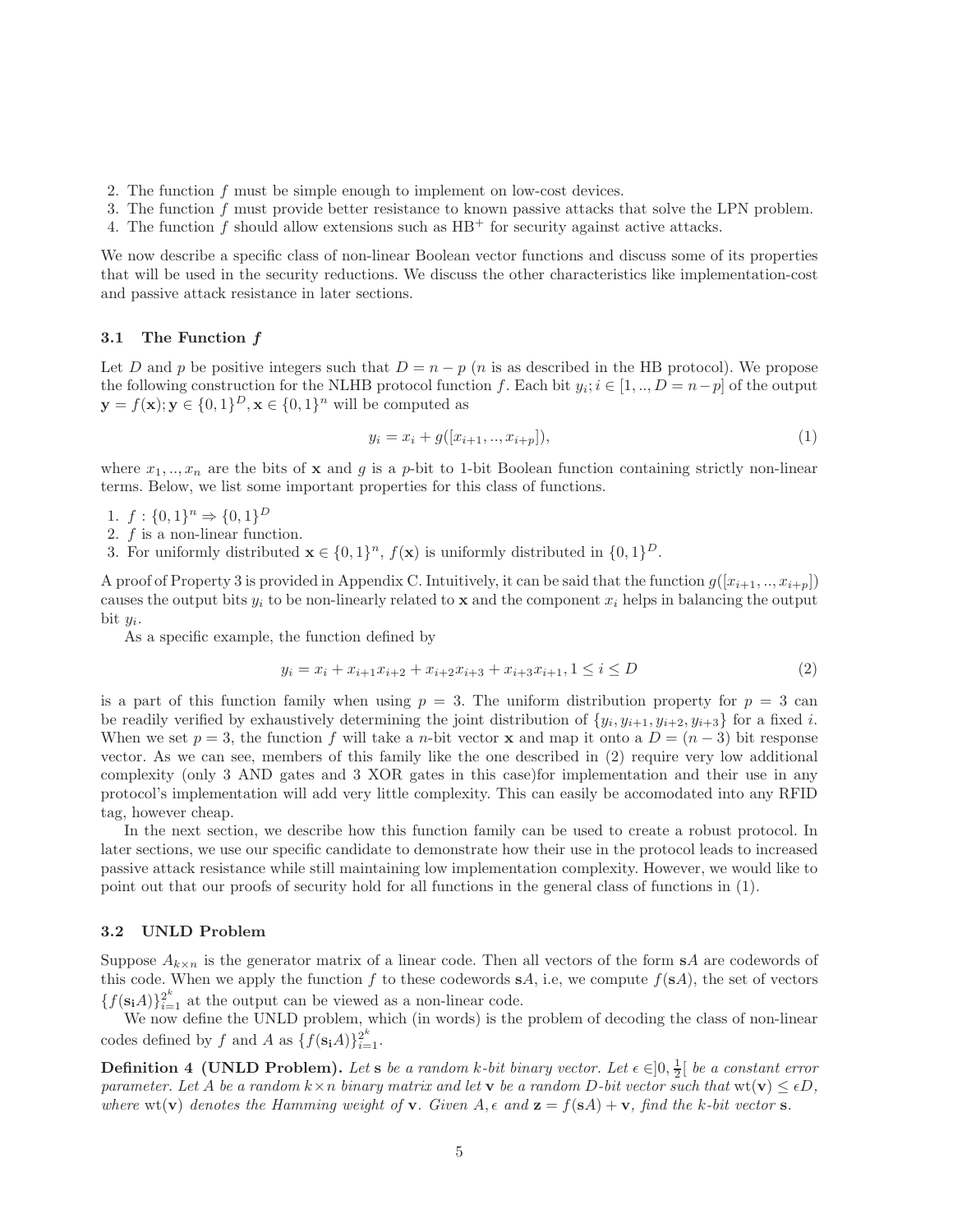We prove the hardness of the UNLD problem by reducing a random instance of the LPN problem, which is known to be NP-Hard to solve, to the UNLD problem. To show the reduction, we consider an existential algorithm  $X$  that can solve the UNLD problem. We construct an algorithm  $S$ , which can solve a random LPN instance, when given access to  $X$ .

**Theorem 1 (LPN reduces to UNLD).** Let A be a random  $k \times n$  matrix,  $\mathbf{v}'$  be a  $(n-p)$ -bit Bernoulli noise vector, and **s** be a random k-bit vector. Suppose there exists a probabilistic polynomial-time (PPT) algorithm X with input  $\langle A, y = f(sA) + v' \rangle$  that can output s with probability at east  $\delta$ . Then, there also exists a PPT algorithm S that can solve a LPN problem instance  $\langle G_{k\times n'} , z = mG + v \rangle$  for randomly chosen **m**, Bernoulli noise vector **v** and  $n' \leq \frac{(n-1)}{p}$ ,  $k < n'$  with probability at least  $\delta$ .

*Proof.* Let  $\mathbf{z} = [z_1, ..., z_{n'}]$  and  $\mathbf{v} = [v_1, ..., v_{n'}]$  be the constituent bits of the vectors described above. The algorithm S, having access to algorithm X works as follows to solve a random LPN instance  $\langle G, \mathbf{z} \rangle$  passed to it.

- 1. Pick  $r_i$  for  $1 \le i \le n' 1$  such that  $r_i \ge (p 1), \sum_{i=1}^{n'-1} r_i = n p n'$ .
- 2. Insert  $r_i$  Bernoulli bits between bit  $z_i$  and  $z_{i+1}$  of  $z$  for  $1 \leq i \leq n'-1$ . This gives rise to the vector  $\mathbf{y}_{(n-p)} = [z_1, b_1 b_2 ... b_{r_1}, z_2, b_{r_1+1} ... b_{r_1+r_2}, z_3, ..... b_{n-p-n'}, z_{n'}].$
- 3. Insert  $r_i$  columns of zeros in between columns i and  $i+1$  of  $G$   $(1 \leq i \leq n'-1)$  to get the matrix A. Insert p columns of zeros after the last column of A. Now, the dimension of A is  $k \times n$  and A is of the form  $A = [\mathbf{g_1}00..0\mathbf{g_2}00..0... \mathbf{g_n}/00..0],$  where  $\mathbf{g_i}$  are the columns of G.
- 4. Pass  $\langle A, y \rangle$  to X and get back m'.
- 5. Return m′ as the estimate of the LPN secret m.

We now show that S succeeds with probability at least  $\delta$ . Consider the vector  $\overline{\mathbf{x}} = \mathbf{m}A$ . We can see that  $\overline{\mathbf{x}} = [x_1 00..0x_2 00..0x_3 00..0...x_{n'} 00..0],$  where  $[x_1, x_2, ..., x_{n'}]$  are the bits of  $\mathbf{x} = \mathbf{m}G$ . We also see that, since  $g$  has only non-linear terms (i.e each term in  $g$  is some kind of product of at least two input bits) and  $r_i \ge (p-1)$ , the vector  $f(\overline{\mathbf{x}})$  can be written as  $f(\overline{\mathbf{x}}) = [x_100..0x_200..0x_3.....00x_{n'}]$ , as all the product terms from g go to zero.

Let this new vector  $f(\overline{x})$  be called  $x'$ . So, the vector y is of the form  $x' + v'$  where

 $\mathbf{v}' = [v_1, b_1 b_2 ... b_{r_1}, v_2, b_{r_1+1} ... b_{r_1+r_2}, v_3, ..... b_{n-p-n'}, v_{n'}]$  Here,  $v_i$  are the Bernoulli bits since they are part of the LPN noise vector **v** and  $b_i$  are picked to be Bernoulli bits. So,  $y = f(mA) + v'$ , where **v**' is a Bernoulli noise vector. Hence, by definition, X will return  $\bf{m}$  with probability at least  $\delta$ . Since S succeeds whenever X succeeds, the probability of success of S is at least  $\delta$ . □

We note that it is always possible to pick  $r_i$  satisfying the condition in Step 1 for any n and  $n' \leq \frac{n-1}{p}$ . As an example, one could initially fix  $r_i = (p-1)$ ;  $\forall i$ . Then  $\sum r_i = (n'-1)(p-1) = n'p - p - n' + 1$ . Then one can add the difference  $(n - p - n') - (n'p - p - n' + 1) = n - n'p - 1$  (which is always positive because of the upper bound on  $n'$ ) to say,  $r_1$ , giving us a new set  $\{r_i\}$  satisfying the conditions in Step 1 for any n.

### 3.3 NLHB Protocol

Having established the hardness of the UNLD problem, we now propose the NLHB protocol that is based on this problem. Figure 3 shows one session of the NLHB protocol. The Prover and Verifier share a k-bit secret s. The Verifier transmits a random  $k \times n$  challenge matrix A to the Prover. On receiving this, the Prover computes  $f(\mathbf{s}A)$ . Then, it computes  $\mathbf{z} = f(\mathbf{s}A) + \mathbf{v}$ , where  $\mathbf{v}$  is a noise-vector whose bits are all independently distributed according to the Bernoulli distribution with parameter  $\epsilon$ , just like the noise vector in the HB protocol. Here  $sA$  is a n-bit vector and z is a D-bit vector. On receiving z, the Verifier checks whether  $d(\mathbf{z}, f(\mathbf{s}A)) \leq \epsilon'D$ . Iff this is true, it returns "Accept". Here too,  $\frac{1}{2} > \epsilon' > \epsilon$ . Further since the noise-vector is of length D, D has to be large enough ( $\approx$ 1000) and  $(D, \epsilon, \epsilon')$  have to satisfy the conditions satisfied by the HB protocol parameters  $(n, \epsilon, \epsilon')$  (see Figure 2 of [2]). For example,  $D = 1164$ ,  $\epsilon = .25$  and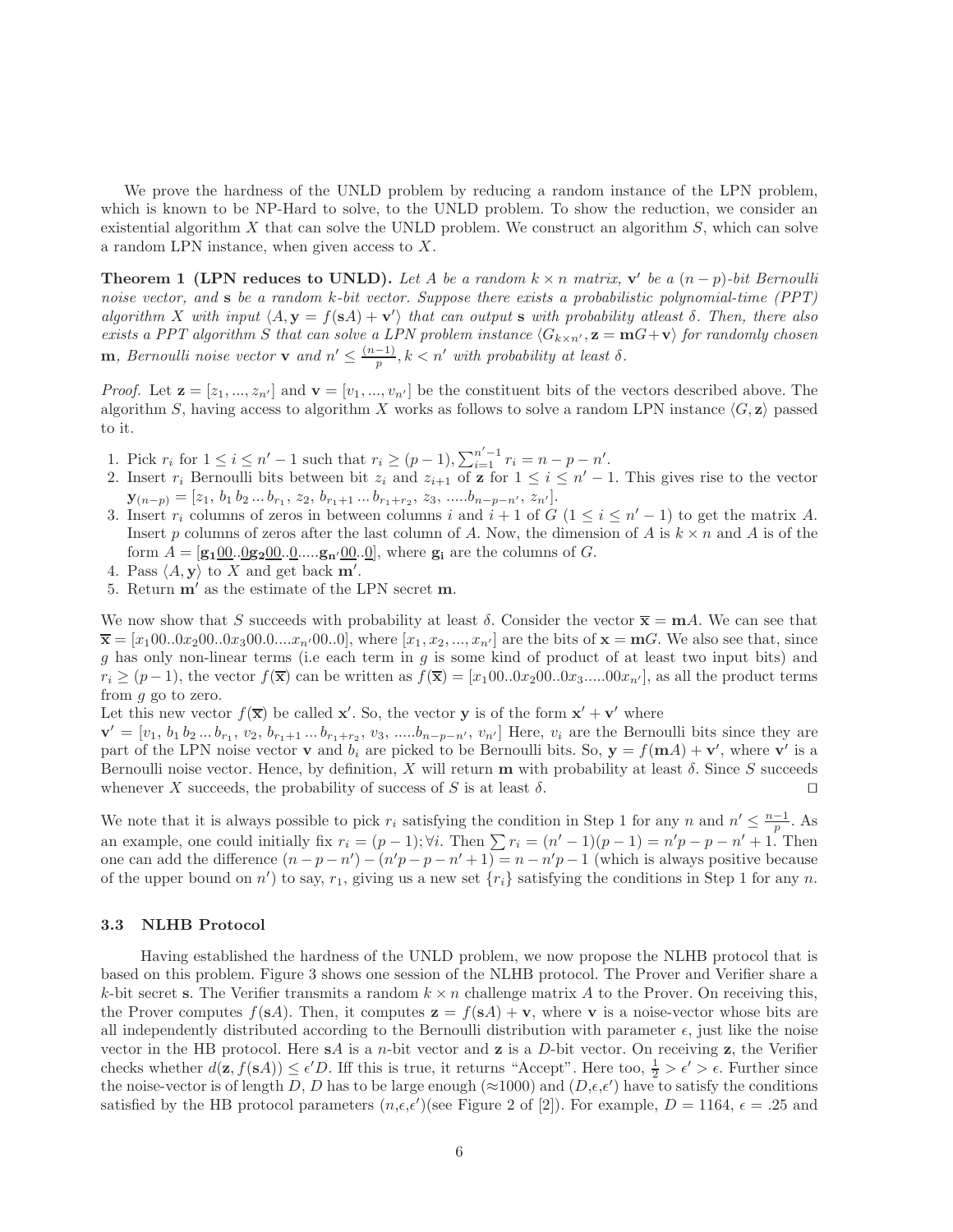Secret Shared s Prover Verifier  $\leftarrow$ <sup>A</sup> Choose  $A \in \{0,1\}^{k \times n}$  $\mathbf{z}_{1\times D} = f(\mathbf{s}A) + \mathbf{v}$  $\longrightarrow$  "Accept" iff  $d(\mathbf{z}, f(\mathbf{s}A)) \leq \epsilon'D$ 

Fig. 3. Parallelized version of the NLHB protocol

 $\epsilon' = .348$  is a possible parameter set.

Due to the non-linearity property of  $f, f(\mathbf{s}_A)$  is some unknown codeword of the random non-linear code  $\{f(\mathbf{s_i}A)\}_{i=1}^{2^k}$  and **z** is the noisy form of this codeword. To find the secret **s**, the attacker now has to decode this random non-linear code instead of the linear code with generator matrix A. We will show in Section 4.1 that existing passive attacks on HB protocol family do not work on our protocol. Our proofs of security are valid for a general class of functions. However, in Section 4, we demonstrate that, for certain choices of f within this family, the protocol complexity is very low.

## 3.4 Security Proofs For NLHB In Passive Model

The proof of security for NLHB in the passive model involves reductions from the UNLD problem to the forging of the NLHB protocol in the passive model. It is detailed in Theorems 2 and 3. These theorems are broadly based on the proof of security given for the HB protocol in  $([7],[8])$ , with suitable modifications and additions to support the function  $f$ . Here, we first prove a technial lemma of our own, that is crucial to the proof of security. We then, use this lemma in the formal proof of our Theorem 2. Since the other parts of the proofs of Theorem 2 and 3 are similar to those in  $([7],[8])$ , we simply give a brief outline here, and delegate the formal proving to the Appendix.

We first explain some brief notations needed for understanding the proof.

### Notations In The Proof:

- 1. The distribution  $\mathcal{A}_{\mathbf{s},\epsilon,f}$  is the distribution followed by the  $(kn + D)$ -length bitstrings in the transcript of one authentication session of the NLHB protocol (between honest Prover/Verifier) for a secret s and error-parameter  $\epsilon$ . In other words, it is the distribution followed by  $\langle A, z = f(sA) + v \rangle$ , where A is a random matrix picked from  $\{0,1\}^{k \times n}$  and **v** is a Bernoulli noise vector of length D.
- 2.  $U_{kn+D}$  represents uniformly distributed  $(kn+D)$ -length bitstrings. In other words, a bitstring S from  $U_{kn+D}$  satisfies  $Pr[S = g] = 2^{-(kn+D)}$ ;  $\forall g \in \{0, 1\}^{kn+D}$ .
- 3. As already seen in Theorem 1, Algorithm X denotes a UNLD solver algorithm.
- 4. Algorithm Z is an algorithm that is capable of forging the NLHB protocol in the passive model. Given q bitstrings from the distribution  $\mathcal{A}_{s,\epsilon,f}$ , and a challenge matrix  $A_1$ , Z can give a corresponding response  $z_1$  that will generate an "Accept" response from the NLHB Verifier with non-negligible success probability. In other words,  $d(\mathbf{z_1}, f(\mathbf{s}A_1)) \leq u = \epsilon'D$  with non-negligible probability.
- 5. The Advantage of Z (denoted  $Adv^{NLHB-Attack}_{Z}(k, \epsilon, u, f)$ ) is defined as the difference between probability of success of Z and the probability of success of an attacker who gives random responses to the Verifier. Since the latter probability is  $P_{FA}$ , the probability of false-accept, and is negligible for large  $D$ , the advantage of  $Z$  is almost the same as its probability of success. The advantage is a function of protocol parameters  $k, \epsilon$  and  $u$ .
- 6. We also define an intermediate algorithm  $Y$  for the purpose of the proof. The algorithm  $Y$  is a distinguisher algorithm that can successfully distinguish between the distributions  $\mathcal{A}_{s,\epsilon,f}$  (for secret s) and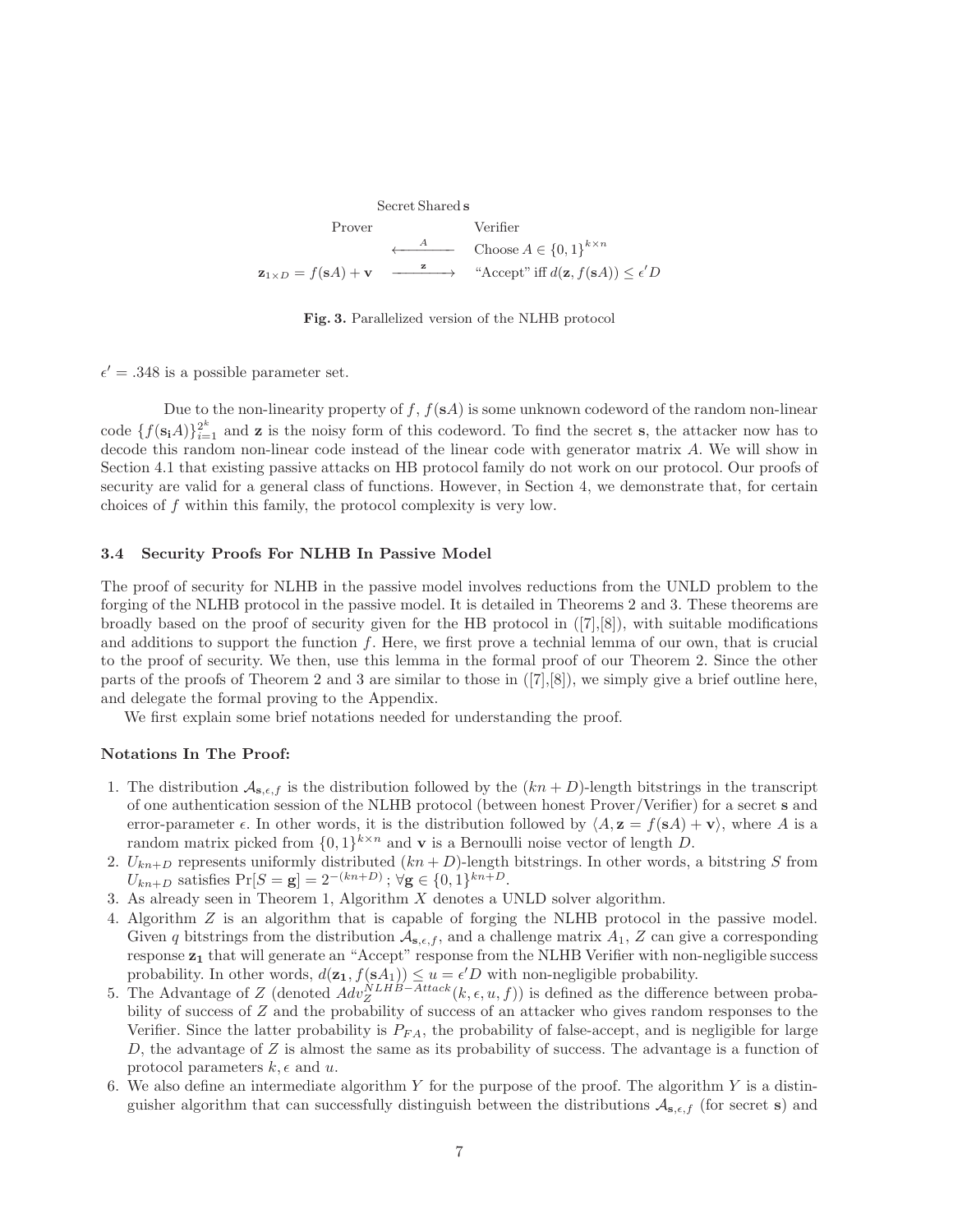$U_{kn+D}$ . Given q bitstrings from either distribution (which one, is unknown to Y), the algorithm Y processes the bits in some way and outputs  $0/1$ . The probability that Y outputs 1 when the input is  $\mathcal{A}_{s,\epsilon,f}$ (for a random s) and the probability that Y outputs 1 when the input is  $U_{kn+D}$  differ significantly. That is,

$$
|Pr\left[\mathbf{s} \leftarrow \{0, 1\}^{k} : Y^{\mathcal{A}_{\mathbf{s}, \epsilon, f}} = 1\right] - Pr\left[Y^{U_{kn+D}} = 1\right]| \ge \delta
$$

for some non-negligible probability  $\delta$ . This difference in probabilities of Y outputting 1 for the different distributions can be used to distinguish these two distributions. In the above equation,  $Y^{U_{kn+D}}$  implies that the algorithm Y is inputted bits that follow the distribution  $U_{kn+D}$ . The notation  $Y^{\mathcal{A}_{s,\epsilon,f}}$  has a similar meaning.

Note that the difference between the probabilities above is for a random key s. In other words, it is an average over all possible keys.

The reduction is in two steps.

- 1. In the first step (given in Theorem 2), we prove a reduction from the UNLD problem to the problem of distinguishing between the distributions  $U_{kn+D}$  and  $\mathcal{A}_{s,\epsilon,f}$ , i.e we construct X using Y.
- 2. In the second step (Theorem 3), we provide a reduction from the problem of distinguishing between these distributions to the problem of forging the NLHB protocol, i.e, we construct Y using Z.

Thus, by using Y as an intermediate, we prove a reduction from the UNLD problem to forging of NLHB protocol.

#### 3.4.1 Theorem 2 Proof Outline

The algorithm  $X$  uses  $Y$  as follows to solve the UNLD problem. It first estimates  $p$ , the probability that Y outputs 1 when given access to  $U_{kn+D}$ . To do this, it generates q instances of  $(kn+D)$  random bits and passes them to Y (thus simulating  $U_{kn+D}$  to Y) and obtains Y's binary response. By repeating this N times (for reasonably large  $N$ ) and finding the fraction of 1s in the output, X gets an estimate for p. Next, X takes a bitstring  $\langle A, \mathbf{z} \rangle$  from  $\mathcal{A}_{\mathbf{s},\epsilon,f}$ , to which it has access, by definition. Suppose X wants to find  $s_i$ , the  $i^{th}$  bit of the secret s. X adds a random vector c to the  $i^{th}$  row of A. Let us call the resulting matrix A'. Also, let  $h y b_i$  denote the distribution followed by the bitstring  $\langle A', \mathbf{z} \rangle$ . X passes q different instances of  $hyb_i$  (for a given i) to Y and obtains its binary output. Like before, it repeats this process N times and estimates  $p_i$ , the probability that Y outputs 1 when its input is  $h y b_i$ .

If  $s_i = 0$ , it is easy to see that  $hyb_i = A_{s,\epsilon,f}$ . Further, we prove in Lemma 1 below that if  $s_i = 1$ , then  $hyb_i = U_{kn+D}$ . Since, by definition, Y outputs 1 with significantly different probabilities for  $U_{kn+D}$  and  $\mathcal{A}_{s,\epsilon,f}, p_i$  will be very close to p if  $s_i = 1$  (meaning  $hyb_i = U_{kn+D}$ ) and away from p if  $s_i = 0$ . So, by estimating the probability of Y outputting 1 and comparing it with  $p$ , X can deduce  $s_i$ . By repeating this procedure for all  $i \in [k]$ , X can solve the UNLD problem. We have shown this process in Figure 4. The subscripts of the passed values in the figure denote the  $qN$  different instances being sent. We have omitted these subscripts in the above outline for the sake of readability. A more formal treatment is given in the Appendix.

**Lemma 1** (hyb<sub>i</sub> =  $U_{kn+D}$  if  $s_i = 1$ ). Let A be a randomly chosen  $k \times n$  matrix. Let s be a random k-bit binary secret vector. Further, assign  $z = f(sA) + v$ , where the bits of v are i.i.d Bernoulli distributed. Now, let c be a randomly chosen (independent of all other factors) n-bit binary vector. For an arbitrary  $i \in [k]$ , let A' denote the matrix formed by modifying only the i<sup>th</sup> row of A as  $(A)_i = (A)_i + c$ . If hyb<sub>i</sub> denotes the distribution of the bit-string  $\langle A', \mathbf{z} \rangle$ , then  $hyb_i = U_{kn+D}$  if  $s_i = 1$ .

*Proof.* Consider the conditional probability  $Pr[\mathbf{z} = \mathbf{r} | A' = \hat{A}]$  for some  $\hat{A}$  and an arbitrary  $\mathbf{r} \in \{0, 1\}^D$ .

$$
\Pr[\mathbf{z} = \mathbf{r} | A' = \hat{A}] = \Pr[f(\mathbf{s}A) + \mathbf{v} = \mathbf{r} | A' = \hat{A}]
$$
  
= 
$$
\Pr[f(\mathbf{s}A' + \mathbf{c}) + \mathbf{v} = \mathbf{r} | A' = \hat{A}]
$$
 (Since  $s_i = 1$ )  
= 
$$
\Pr[f(\mathbf{s}\hat{A} + \mathbf{c}) + \mathbf{v} = \mathbf{r}]
$$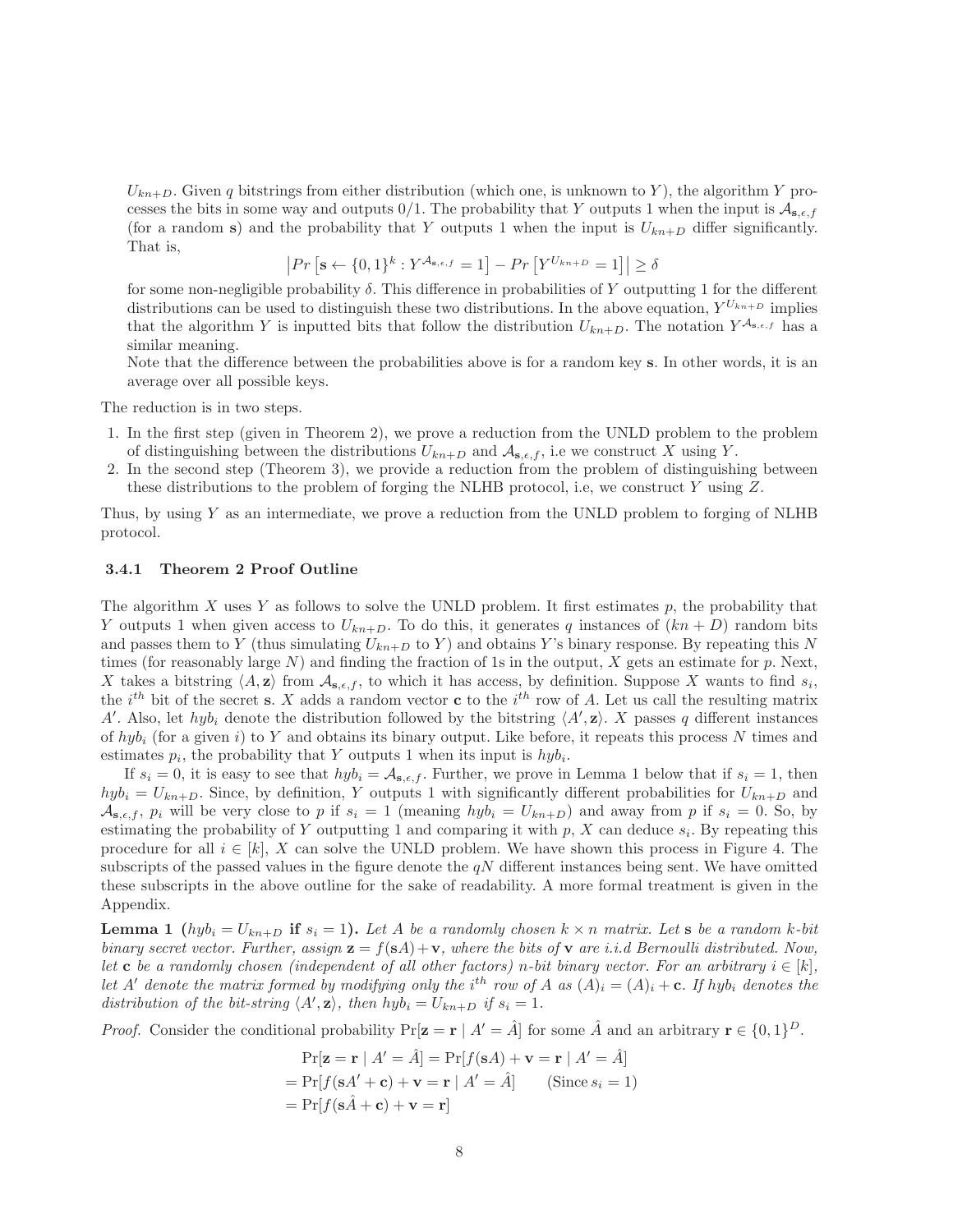| Generate qN sets<br>of $(kn+D)$ random bits | qN sets of                                  |                                   |
|---------------------------------------------|---------------------------------------------|-----------------------------------|
| (UNLD Solver)                               | $(kn+D)$ bits<br>$ \vec{b} = [b_1, , b_N] $ | (Distinguishes)<br>Distributions) |

| $\mathcal{A}_{s,\epsilon,f}$ | $\chi$                 | $\chi$                                       |        |
|------------------------------|------------------------|----------------------------------------------|--------|
| distributed bitstrings       | $v \in [N], j \in [q]$ | $(UNLD$ Solve)                               | $\chi$ |
| $\psi$                       | $\chi$                 | $\langle A'_{v,j}, \mathbf{z}_{v,j} \rangle$ | $Y$    |

\n(Distinguishes  
Distributions)

$$
p = \text{wt}(\frac{\mathbf{b}}{N})
$$
  
\n
$$
\mathbf{b}^{i} = [b_{1}^{i}, ..., b_{N}^{i}]
$$
  
\n
$$
p_{i} = \text{wt}(\frac{\mathbf{b}^{i}}{N})
$$
  
\n
$$
X \text{ decides } s_{i} = \begin{cases} 0 & \text{if } p_{i} - p \ge \delta/4 \\ 1 & \text{if } p_{i} - p \le \delta/4 \end{cases}
$$

Fig. 4. Passing of Strings in the Proof of Theorem 2

We see that since **c** is chosen at random, independent of the other variables,  $s\hat{A} + c$  varies uniformly in  $\{0,1\}^n$ . Consequently,  $f(\mathbf{s}\hat{A}+\mathbf{c})$  varies uniformly at random in  $\{0,1\}^D$  by Property 3 of f. So, we have

$$
\Pr[\mathbf{z} = \mathbf{r} \mid A' = \hat{A}] = \Pr[f(\mathbf{s}\hat{A} + \mathbf{c}) + \mathbf{v} = \mathbf{r}] = 2^{-D}
$$
\n(3)

Further,

$$
Pr[\mathbf{z} = \mathbf{r}] = \sum_{\mathbf{x}} Pr[\mathbf{z} = \mathbf{r} | \mathbf{v} = \mathbf{x}] Pr[\mathbf{v} = \mathbf{x}]
$$

$$
= \sum_{\mathbf{x}} Pr[f(\mathbf{s}A) = \mathbf{r} + \mathbf{x}] Pr[\mathbf{v} = \mathbf{x}]
$$

Since A is chosen at random and due to Property 3 of f, we have  $Pr[f(sA) = r + x] = 2^{-D}$ . So,

$$
\Pr[\mathbf{z} = \mathbf{r}] = \sum_{\mathbf{x}} 2^{-D} \Pr[\mathbf{v} = \mathbf{x}] = 2^{-D}
$$
\n(4)

From (3) and (4), we see that **z** is independent of A'. So  $Pr[A' = \hat{A}, \mathbf{z} = \mathbf{r}] = Pr[A' = \hat{A}]Pr[\mathbf{z} = \mathbf{r}]$  $2^{-(kn+D)}$ . Since this holds for any arbitrary  $\mathbf{r} \in \{0,1\}^D$ ,  $hyb_i = U_{kn+D}$  if  $s_i = 1$ .

Since the function  $f$  plays an important role in this lemma, we have presented it here. Since the remaining proof of Theorem 2 is not dependent on the function f, and the proof is adapted from [8, 7], we merely state the theorem here. Please refer to Appendix for detailed proofs.

**Theorem 2.** (Reducing UNLD to Distinguishing  $A_{s,\epsilon,f}$  and  $U_{kn+D}$ ): Suppose there exists a probabilistic polynomial-time algorithm Y taking q bitstrings of an unknown distribution (either  $A_{s,\epsilon,f}$  or  $U_{kn+D}$ ) and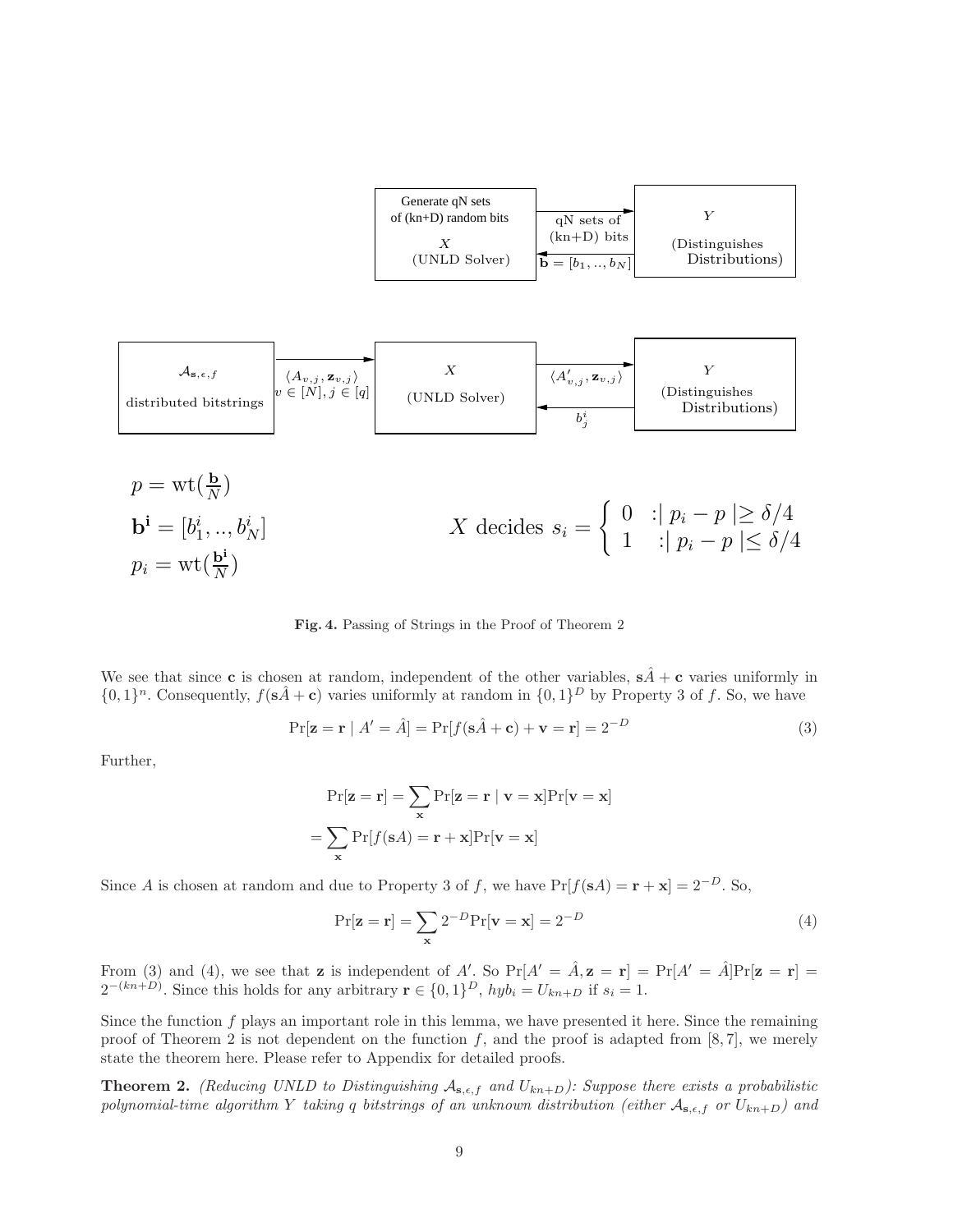outputting 0/1, running in time t, such that the probability of outputting 1 when its input is drawn from  $U_{kn+D}$  and when its input is drawn from  $\mathcal{A}_{\mathbf{s},\epsilon,f}$  differ by at least  $\delta$ , i.e

$$
\left| Pr\left[\mathbf{s} \leftarrow \{0,1\}^k : Y^{\mathcal{A}_{\mathbf{s},\epsilon,f}} = 1 \right] - Pr\left[ Y^{U_{kn+D}} = 1 \right] \right| \ge \delta.
$$

Then there exists X taking  $q' = O(q.\delta^{-2}log(k))$  bitstrings of  $\mathcal{A}_{s,\epsilon,f}$  running in time  $t' = O(t.k.\delta^{-2}log(k))$ such that

$$
Pr\left[\mathbf{s} \leftarrow \{0, 1\}^k : X^{\mathcal{A}_{\mathbf{s}, \epsilon, f}} = \mathbf{s}\right] \ge \delta/4.
$$

Proof. Please refer Appendix A.

### 3.4.2 Theorem 3 Proof Outline

Having proven the hardness of of the distinguisher problem, we will now reduce it to the passive attack problem, thus proving the hardness of the passive attack problem. The distinguisher algorithm Y can be constructed using algorithm  $Z$  as follows. The algorithm  $Y$  takes  $q$  bitstrings from its unknown distribution, and passes them to  $Z$ . In each bitstring,  $Z$  treats the first kn bits to be the challenge matrix, and the next D bits to be the corresponding response. This completes the query phase of  $Z$ . Now,  $Y$  takes one last string  $\langle \hat{A}, \hat{\mathbf{z}} \rangle$  from the unknown distribution. It passes  $\hat{A}$ , the first kn bits of the string, to Z as a challenge. Let  $\mathbf{z}'$ be the response that  $Z$  gives  $Y$  to this challenge. Then, it can be shown that if the input distribution had been  $U_{kn+D}$ , then it is very unlikely that  $\mathbf{z}'$  and  $\hat{\mathbf{z}}$  are near each other in terms of Hamming distance. On the other hand, if the distribution had been  $\mathcal{A}_{s,\epsilon,f}$ , then these two are very likely to have Hamming distance below a threshold because of certain properties of the distribution of Z. So, if Y outputs 1 whenever the Hamming distance  $d(\mathbf{z}', \hat{\mathbf{z}})$  falls within an appropriately set threshold, the probability of Y outputting 1 for the two distributions will vary significantly, thus fulfilling its requirements. This process is shown in Figure 5. Again, we state only the formal theorem here, and give the complete proof in the Appendix. Using this proof, and the reduction from algorithms  $X$  to  $Y$  in Theorem 2, we have a reduction from the UNLD problem to the passive attack problem. So, we conclude that the passive attack problem is hard.



Y outputs 1 if  $d(\hat{\mathbf{z}}, \mathbf{z}') \leq \epsilon'' D$  where  $\epsilon''$  is such that  $\epsilon' - 2\epsilon' \epsilon + \epsilon < \epsilon'' < \frac{1}{2}$ 

Fig. 5. Passing of Strings in the Proof of Theorem 3.

**Theorem 3.** (Reduction From Distinguishing  $A_{s,\epsilon,f}$  and  $U_{kn+D}$  To Forging NLHB Protocol in Passive Model): If  $Adv_Z^{NLHB-attack}(k, \epsilon, u, f) = \delta$  is non-negligible for some polynomial time adversary Z, then the UNLD problem can be efficiently solved.

Proof. Refer Appendix A.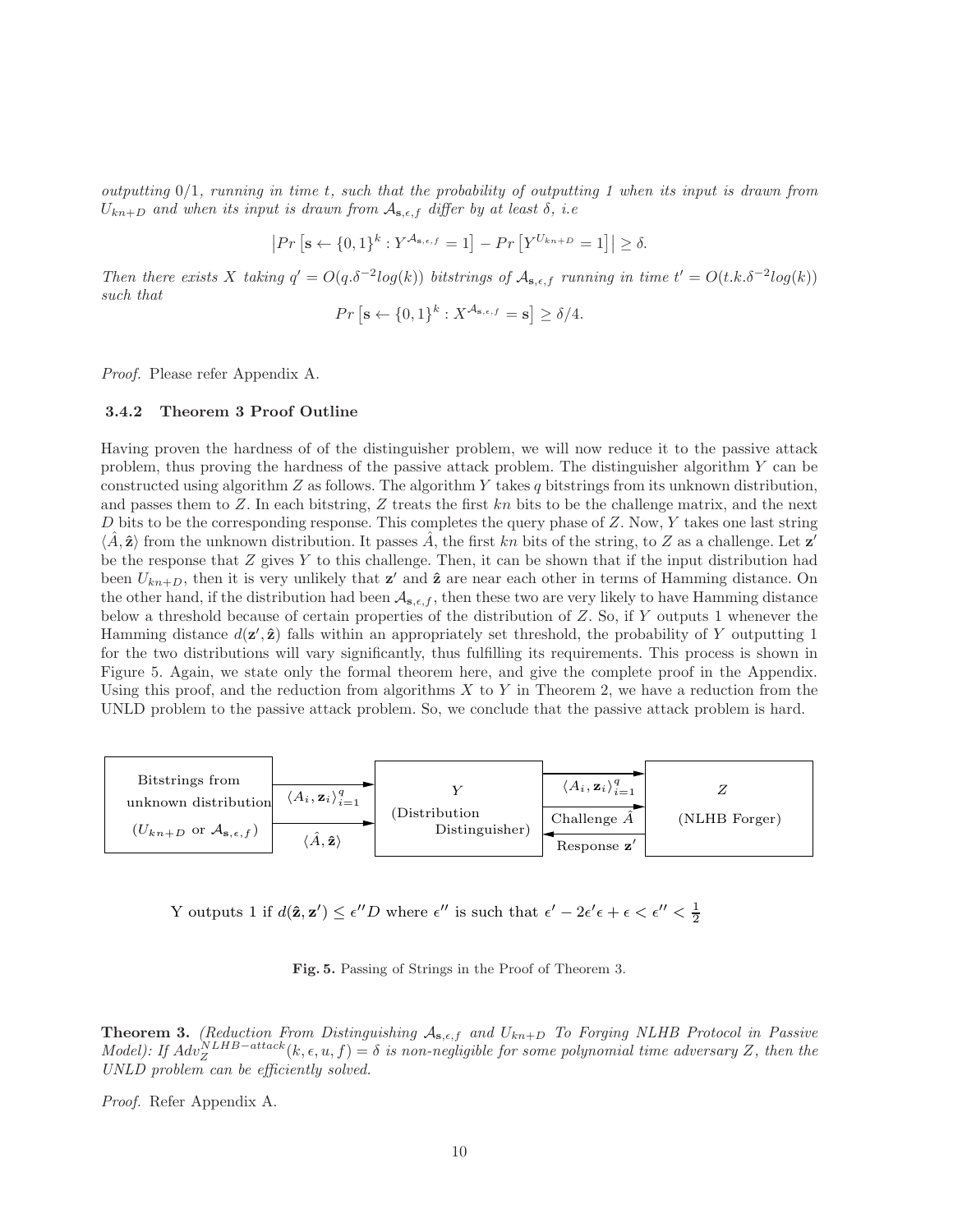# 4 Implementation and Efficiency

In this section, we consider the specific low-cost candidate for  $f$  given in  $(2)$  and demonstrate how existing passive attacks on the HB protocol fail against the NLHB protocol. Then, we compare the Prover complexity of NLHB and HB protocols and demonstrate that the NLHB Prover is required to carry out lesser operations when compared to a HB prover that achieves the same level of security.

#### 4.1 Resistance Against Current Passive Attacks

Using the specific f in  $(2)$ , we will show how the existing LF2 attack on LPN is ineffective on the NLHB protocol. Let  $\mathbf{x} = [x_1, ..., x_n] = \mathbf{s}A = [\mathbf{s}.\mathbf{a}_1, ..., \mathbf{s}.\mathbf{a}_n]$ , where  $[\mathbf{a}_1, ..., \mathbf{a}_n]$  are columns of A. Let  $\mathbf{y} = f(\mathbf{x})$ . Then, the passive adversary to NLHB has access to  $z = y + v$ .

As explained in Section 2.3, the LF2 (or BKW) algorithm works by repeatedly adding the columns of the matrix A and obtaining the response corresponding to this new matrix by adding the responses corresponding to the added columns. We examine the result when the attacker does one column addition. Let the attacker modify A into  $A' = [\mathbf{a_1},...,\mathbf{a_j} + \mathbf{a_k},...,\mathbf{a_n}]$ , i.e, he adds the  $k^{th}$  column to the  $j^{th}$  column. The corresponding matrix product between **s** and A' will be  $\overline{\mathbf{x}} = [x_1, x_2, ..., x_j + x_k, ..., x_n]$ , i.e  $\overline{\mathbf{x}}$  has the same bits as **x** except at the j<sup>th</sup> position, where it is  $x_j + x_k$ . Let  $\overline{y} = f(\overline{x})$ . Now let us compare the relation between the unnoised responses  $y$  and  $\overline{y}$ . As can be seen, the only output bits getting affected by the change of matrix are the ones with indices  $(j-3)$ ,  $(j-2)$ ,  $(j-1)$ , j. We readily see the following relationships.

$$
y_{j-3} = x_{j-3} + x_{j-2}x_{j-1} + x_{j-1}x_j + x_jx_{j-2}.
$$
  
\n
$$
y_{j-2} = x_{j-2} + x_{j-1}x_j + x_jx_{j+1} + x_{j+1}x_{j-1}.
$$
  
\n
$$
y_{j-1} = x_{j-1} + x_jx_{j+1} + x_{j+1}x_{j+2} + x_{j+2}x_j
$$
  
\n
$$
y_j = x_j + x_{j+1}x_{j+2} + x_{j+2}x_{j+3} + x_{j+3}x_{j+1}.
$$
  
\n
$$
\overline{y}_{j-3} = x_{j-3} + x_{j-2}x_{j-1} + x_{j-1}(x_j + x_k) + (x_j + x_k)x_{j-2}.
$$
  
\n
$$
\overline{y}_{j-2} = x_{j-2} + x_{j-1}(x_j + x_k) + (x_j + x_k)x_{j+1} + x_{j+1}x_{j-1}.
$$
  
\n
$$
\overline{y}_{j-1} = x_{j-1} + (x_j + x_k)x_{j+1} + x_{j+1}x_{j+2} + x_{j+2}(x_j + x_k).
$$
  
\n
$$
\overline{y}_j = x_j + x_k + x_{j+1}x_{j+2} + x_{j+2}x_{j+3} + x_{j+3}x_{j+1}.
$$

Let us denote the errors between these corresponding bits as  $E_{j-3}, E_{j-2}, E_{j-1}, E_j$ . From the above equations, we get

$$
E_{j-3} = y_{j-3} + \overline{y}_{j-3} = x_{j-1}x_k + x_k x_{j-2},
$$
  
\n
$$
E_{j-2} = x_{j-1}x_k + x_k x_{j+1},
$$
  
\n
$$
E_{j-1} = x_{j+1}x_k + x_k x_{j+2},
$$
  
\n
$$
E_j = x_k.
$$

Each error term above is an unknown bit to the attacker, since he does not have access to either a noised or un-noised version of these terms. So, the attacker has to guess the error bits  $E_{j-3}, E_{j-2}, E_{j-1}, E_j$ that need to be added to the new response to get the estimate of responses corresponding to the new matrix. The amount of uncertainty involved in guessing these bits can be found from the entropy of  $[E_{j-3}, E_{j-2}, E_{j-1}, E_j]$ . Since the bits  $x_i$  are uniformly distributed, it can easily be seen that this entropy is equal to 2.5 bits. So each time a column is added, the attacker has to guess 2.5 bits on an average. Since there are many such additions needed in the LF2 attack, this attack is no longer feasible against the NLHB protocol. In Table 1, we give the values of the entropy of the bit-wise error terms for different choices of  $p = 2, 3, 4$  and functions. For  $p = 4$ , we have shown only few functions out of the many that achieve the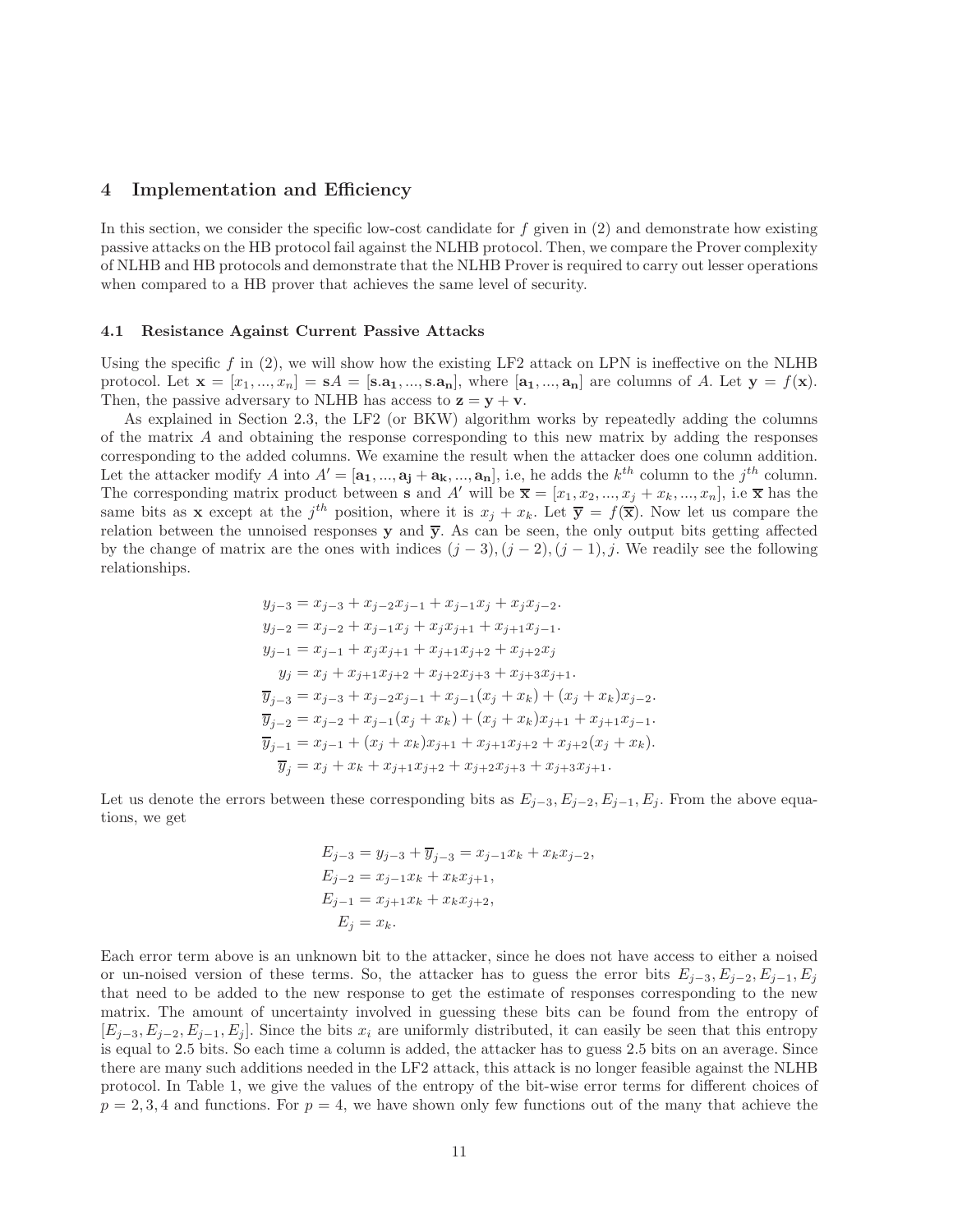| p   Function Achieving Maximum entropy for given $p$   Maximum Entropy Achieved for given p |     |
|---------------------------------------------------------------------------------------------|-----|
| $2   y_i = x_i + x_{i+1}x_{i+2}$                                                            |     |
| $3   y_i = x_i + x_{i+1}x_{i+2} + x_{i+1}x_{i+3}$                                           | 2.5 |
| $y_i = x_i + x_{i+1}x_{i+3} + x_{i+2}x_{i+3}$                                               | 2.5 |
| $y_i = x_i + x_{i+1}x_{i+2} + x_{i+2}x_{i+3} + x_{i+3}x_{i+1}$                              | 2.5 |
| 4 $ y_i = x_i + x_{i+1}x_{i+4} + x_{i+2}x_{i+3} $                                           |     |
| $y_i = x_i + x_{i+1}x_{i+4} + x_{i+2}x_{i+4} + x_{i+3}x_{i+4}$                              |     |
| $y_i = x_i + x_{i+1}x_{i+4} + x_{i+2}x_{i+3} + x_{i+3}x_{i+4}$                              |     |

Table 1. Maximum Entropy Achieved Over All Functions For A Given p and The Function Achieving This Maximum

.

maximum entropy of 3. As we can see, the entropy increases with increase in  $p$ , meaning that LF2 attacks are harder for higher p.

Similar arguments can be given for the infeasibility of the Imai [3] attack, that also relies heavily on linearity. The Imai attack attempts to isolate bits of the response vector that are noise-free and process them to obtain the secret key through Gaussian elimination. However, due to the nonlinear nature of  $f$ , Gaussian elimination is not possible with NLHB. Instead, the attacker must solve around a system of  $(k + \gamma)$  nonlinear equations in k variables (one for each bit of the secret key). Considering that the number of variables is large, it would be interesting to see if such an attack that involves repeatedly solving systems of nonlinear equations can be efficiently mounted.

The infeasibility of passive attacks on the related HB protocol indicates that the NLHB protocol can achieve 80-bit security using keysizes smaller than 512 bits, which is the number of key bits needed by the HB protocol. Added to this, the fact that no passive solutions exist to the problem of decoding the random non-linear codes described here (and for decoding of random non-linear codes in general) implies that it is reasonable to use keysizes very close to 80 bits with this protocol. However, as a safe value for the key-size, we suggest using 128-bit keys as secrets to resist all known passive attacks on the HB protocol.

### 4.2 Comparison of Prover Complexity of NLHB and HB

Since each scalar multiplication in the binary field requires one AND gate and one binary addition requires one XOR gate, we calculate the Prover (or Verifier) algorithm's complexity in terms of binary additions and scalar multiplications. Further, since the complexity involved in adding noise is the same in both protocols, we compare the complexity involved in the calculation of the un-noised responses in the Prover (or Verifier).

The response calculated by the HB protocol for a given random matrix challenge  $A_{k\times n}$  is given by  $z = sA + v$ . The matrix product sA requires kn scalar multiplications and  $(k-1)n$  (binary) additions for its calculation. Assuming that  $\epsilon = .25$  and  $\epsilon' = .348$ , the length of the final vector to which noise is added should be  $n = 1164$  [2]. The value of k for the HB protocol to achieve 80-bit security is around  $k = 512$ .

In the NLHB protocol, we have a  $k \times (D + p)$  challenge-matrix A which we use to find sA. This requires  $k(D+p)$  scalar multiplications and  $(k-1)(D+p)$  additions. Further, for the NLHB protocol, we have to evaluate the function f over this vector. If we assume that we use the function f in (2) (with  $p = 3$ ), we require 3D scalar multiplications and 3D additions for evaluating the function f. So to calculate  $f(\mathbf{s}A)$ , we need  $k(D+3) + 3D = kD + 3k + 3D$  multiplications and  $3D + (k-1)(D+3) = kD + 2D + 3k - 3$ additions. Since we add a length- $D$  noise vector in NLHB,  $D$  has to be 1164.

For the sake of comparing complexities, if we assume a high-security version of NLHB which uses  $k = 512$ , then we see that NLHB needs a total of 600996 multiplications and 599829 additions, whereas HB protocol requires 595968 multiplications and 594804 additions. This approximately represents a 0.85% increase in the both the number of multiplications and additions. This shows us that even in comparison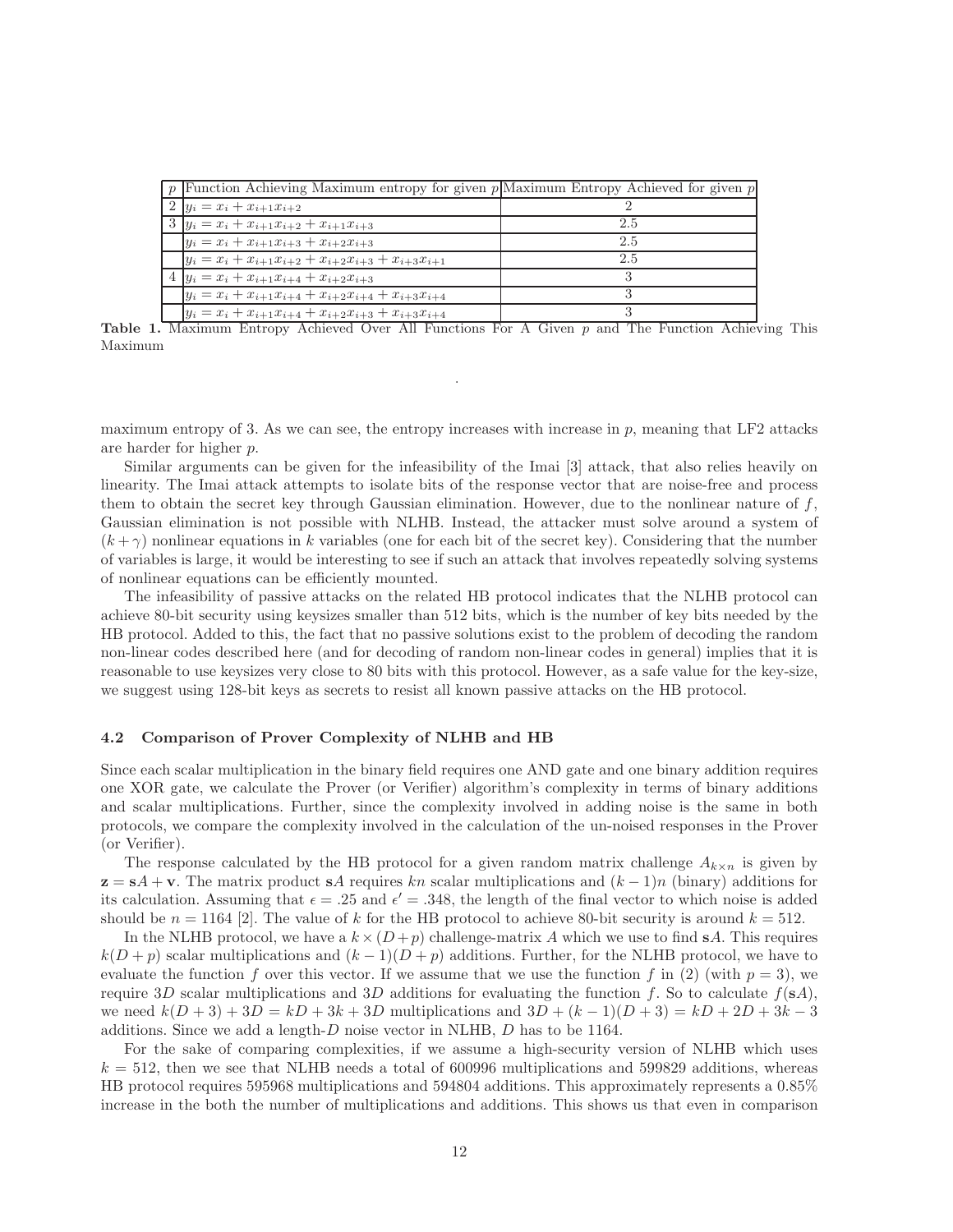|                   | $\kappa$ |            |                   | Size of Challenge Matrix Length Of Prover Response Scalar | MultiplicationsIScalar | Additions |
|-------------------|----------|------------|-------------------|-----------------------------------------------------------|------------------------|-----------|
| HВ                |          | 512.25.348 | $512 \times 1164$ | $n = 1164$                                                | 595968                 | 594804    |
| NLHB 128 .25 .348 |          |            | $128\times1167$   | ワ=1164                                                    | 152868                 | 151701    |

Table 2. Comparison of Prover/Verifier Complexities between NLHB and HB for  $f$  with  $p = 3$ , False-Reject Probability  $P_{FR} = 2^{-40}$  and False-Accept Probability  $P_{FA} = 2^{-80}$  and 80-bit security.

to a HB protocol using the same keysize as the NLHB protocol, the addition in complexity due to the introduction of  $f$  is very small.

However, with  $k = 128$ , the computation of noise-free NLHB response requires 152868 scalar multiplications and 151701 additions, which is far less than the number of computations needed for a HB protocol Prover to achieve the same level of security, which requires about 512 secret bits.

# 5 NLHB<sup>+</sup> Protocol : Extending NLHB To Achieve Security in "DET" Model

Though the NLHB protocol is secure against a passive adversary, it is not secure against an active attacker. An efficient active attack similar to the one demonstrated against HB can also be mounted on the NLHB protocol. So, in the spirit of the  $HB^+$  protocol, we propose the NLHB<sup>+</sup> protocol to provide complete security in the DET model.

Figure 6 shows the NLHB<sup>+</sup> protocol. The Prover and Verifier share two secrets  $s_1$  and  $s_2$ . Here,

$$
\begin{array}{ccc}\n & \text{Secrets Shared} \\
& \mathbf{s_1, s_2} \\
& \text{Prover} \\
& \text{Choose } B \in \{0, 1\}^{k \times n} & \xrightarrow{B} \\
& \xleftarrow{A} & \text{Choose } A \in \{0, 1\}^{k \times n} \\
& \xleftarrow{A} & \text{Choose } A \in \{0, 1\}^{k \times n} \\
& \mathbf{z_{1 \times D}} = f(\mathbf{s_1}B) + f(\mathbf{s_2}A) + \mathbf{v} & \xrightarrow{\mathbf{z}} & \text{``Accept'' iff } d(\mathbf{z}, f(\mathbf{s_1}B) + f(\mathbf{s_2}A)) \leq \epsilon'D\n\end{array}
$$

Fig. 6. Parallelized version of the  $NLHB^+$  protocol

the authentication session is started when the Prover transmits a random  $k \times n$  blinding matrix B to the Verifier, which responds with a random  $k \times n$  challenge matrix A. The Prover responds with  $z =$  $f(s_1B) + f(s_2A) + v$ , where f and v are as defined in the NLHB protocol. The Verifier replies with "Accept" iff  $d(\mathbf{z}, f(\mathbf{s_1}B) + f(\mathbf{s_2}A)) \leq \epsilon'D$ . NLHB<sup>+</sup> depends on the hardness of the UNLD problem for security against passive attacks. In addition,  $NLHB^+$  is secure against active attacks in the "DET" model as shown in the next section.

## 5.1 Security Proof for NLHB<sup>+</sup> In the "DET" Model

The security proof for NLHB<sup>+</sup> in the "DET" model is given in Theorem 4, which gives a reduction to active attacks on the NLHB<sup>+</sup> protocol from the problem of differentiating  $A_{s,\epsilon,f}$  and  $U_{kn+D}$ . Since the latter problem has already been proven hard, this proves the hardness of active attacks. The strategy for Theorem 4 is broadly based on the proofs given in [8] with appropriate modifications to accomodate the function f. So, we simply give an outline of the theorem and the theorem statement here. Please refer the appendix for the complete proof.

First, we give some relevant definitions.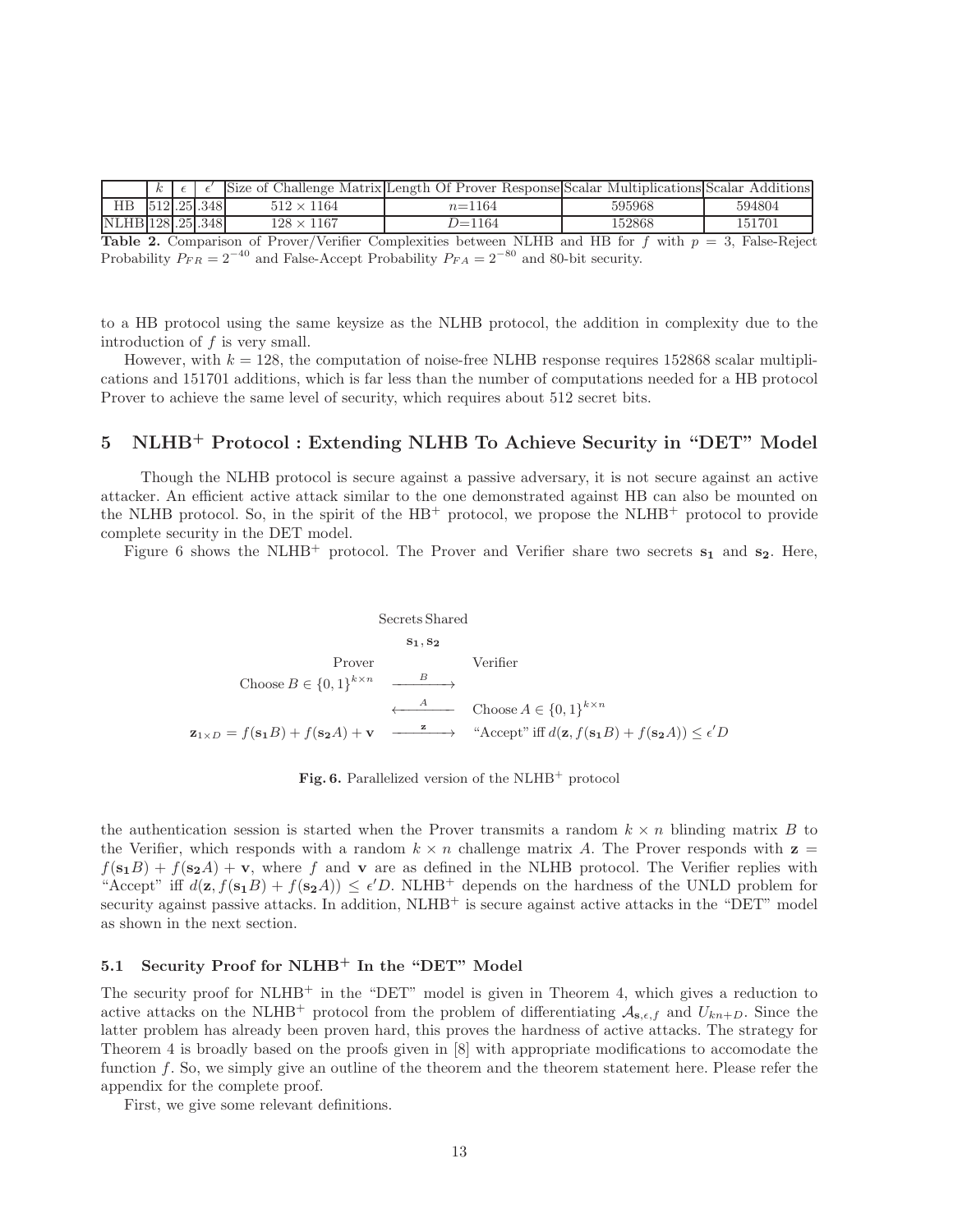- 1. The algorithm  $Z_+$  is a polynomial-time NLHB<sup>+</sup> active adversary. It is a two-phased algorithm. In its query phase, it takes a  $k \times n$  random matrix B as input. It then responds with a challenge matrix A (which can be non-random). It should then be given the response that would be given by a legitimate NLHB<sup>+</sup> Prover for this B and A, i.e,  $z = f(s_1B) + f(s_2A) + v$  for secrets  $s_1$  and  $s_2$ . In its challenge phase,  $Z_+$  first sends a random blinding matrix  $\hat{B}$  to the NLHB<sup>+</sup> verifier. It then receives a challenge matrix  $\hat{A}$  from the Verifier and generates response  $\hat{z}$  that can generate "Accept" from the NLHB<sup>+</sup> Verifier with non-negligible probability.
- 2.  $Adv_{Z_+}^{\text{NLHB}+attack}(k, \epsilon, u, f)$  denotes the advantage for an active adversary  $Z_+$  to the NLHB<sup>+</sup> protocol. It is defined as the difference in probabilities of success of  $Z_+$  and a random attacker. Since the latter is  $P_{FA}$ , the probability of false-accept, and is negligible for large  $D$ , the advantage is almost the same as the probability of success of  $Z_+$ . The advantage is a function of the parameters k,  $\epsilon$  and u.

#### 5.1.1 Outline of Proof of Theorem 4

The goal is to construct an algorithm Y that can differentiate  $U_{kn+D}$  from  $\mathcal{A}_{s_1,\epsilon,f}$ , which is the NLHB distribution with secret  $s_1$ . To simulate a NLHB<sup>+</sup> Prover with two secrets to the algorithm  $Z_+$ , Y generates a random vector  $s_2$  to be used as the second NLHB<sup>+</sup> secret. Now, Y obtains the  $(kn+D)$ -length bitstring from the unknown distribution. We denote the first kn bits of this string as  $\overline{B}$  and the last D bits as  $\overline{z}$ . Y passes  $\overline{B}$  to  $Z_+$ , which responds with a challenge matrix A. Now, Y responds with  $z = \overline{z} + f(s_2A)$ . Note that if the input distribution had been  $\mathcal{A}_{s_1,\epsilon,f}$ , this is exactly the response expected by  $Z_+$  for the secret pair  $(s_1, s_2)$ . This process if repeated q times to complete the query phase of  $Z_+$ .

In the challenge phase, the main trick used by Y is that of rewinding  $Z_{+}$ . After receiving a blinding matrix B from  $Z_+$ , it sends a matrix  $A^{(1)}$  and receives response  $\mathbf{z}^{(1)}$  from  $Z_+$ . Now, it rewinds  $Z_+$  to the point where it sent B, and sends another challenge  $A^{(2)}$  and receives  $z^{(2)}$  for the same B. By summing these responses  $\mathbf{z}^{(1)}$  and  $\mathbf{z}^{(2)}$ , the effect of the unknown  $\mathbf{s}_1$  can be removed. This is because  $\mathbf{z}^{\oplus} = \mathbf{z}^{(1)} + \mathbf{z}^{(2)}$ is simply a noisy version of  $\hat{\mathbf{z}} = f(\mathbf{s_2}A^{(1)}) + f(\mathbf{s_2}A^{(2)})$ . Now it is easy to make statements about the distance between these two vectors. It can be shown that in case the distribution is  $U_{kn+D}$ , the probability that these vectors are "close" (within a threshold distance) is low, and that if the distribution is  $A_{s,\epsilon,f}$ , then this probability is a non-negligible function of  $\delta$  (the advantage of  $Z_+$ ), which is assumed to be nonnegligible. So, Y is able to output 1 with very different probabilities for the two distributions, thus helping us differentiate them. The passing of strings in this algorithm construction is shown in Figure 7. Since we already know that UNLD reduces to the problem of differentiating these distributions, we can now say that UNLD reduces to the active attack problem. So, the active attack problem is hard. We now state the formal theorem and give the complete proof in the appendices.

**Theorem 4.** If for some polynomial-time adversary  $Z_+$ ,  $Adv_{Z_+}^{\text{NLHB}^+ attack}(k, \epsilon, u, f)$  is non-negligible, then the UNLD problem can be efficiently solved.

Proof. Refer Appendix B.

### 6 Conclusion And Future Work

In this paper, we have proven the hardness of a non-linear decoding problem that we call the UNLD problem and proposed the NLHB and NLHB<sup>+</sup> authentication protocols, which are variants of the HB and  $HB^+$ . These new protocols have better passive attack security than the HB and  $HB^+$  protocols. They have a low-complexity and are most suited for RFID tags and other low-cost devices deployed in scenarios with attack monitoring.

In the future, it would be interesting to see if the MIM attacks [9, 10] (part of a prevention-based attack model) on the HB family of protocols can be prevented by making appropriate changes to the NLHB protocol. This will give rise to a protocol that can be used in systems where the presence of attacks are not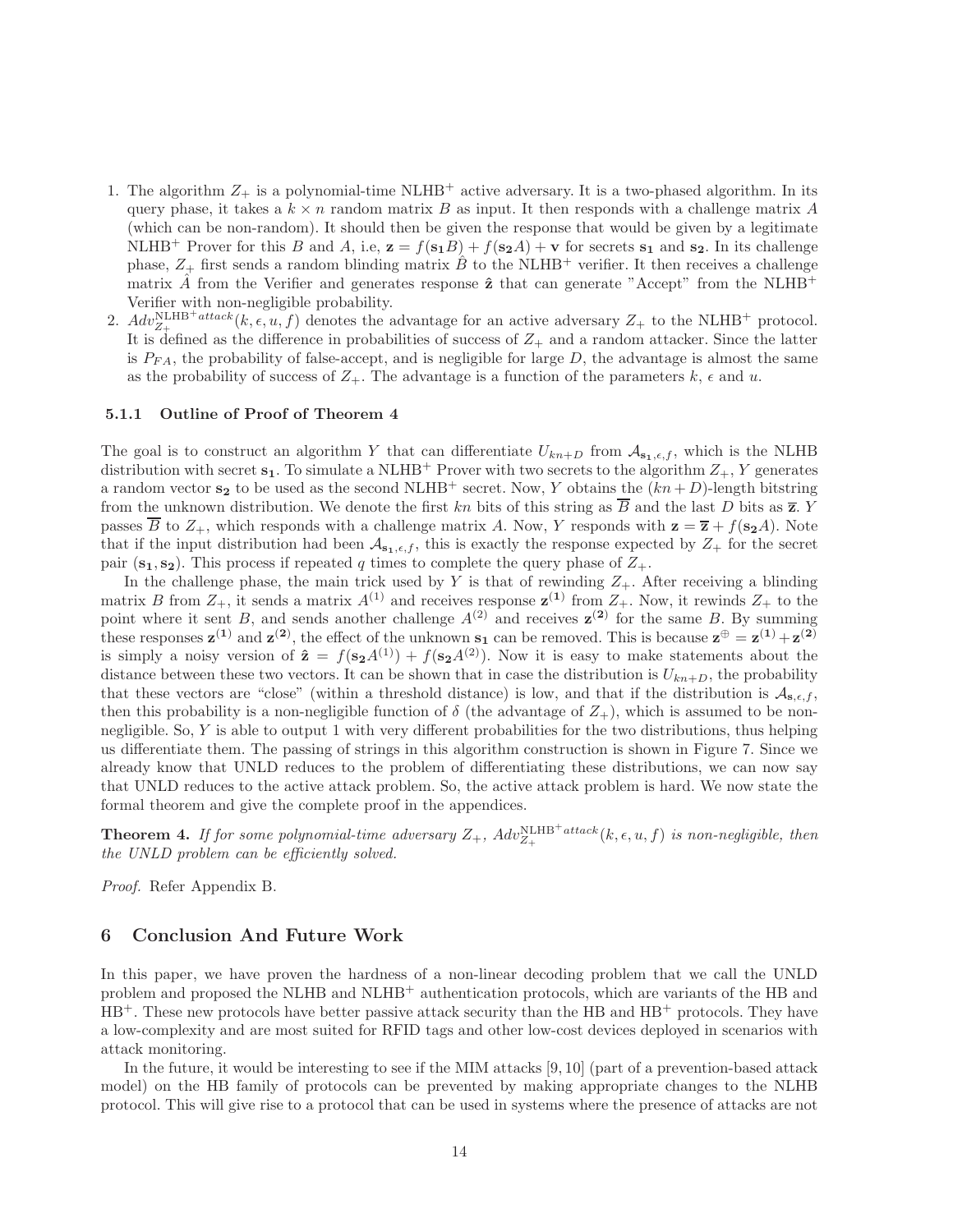

Query Phase of  $Z_+$ 



Challenge Phase

Fig. 7. Passing of Strings in Theorem 4 Proof

monitored. Another useful line of exploration would be to study if the NLHB protocol offers any advantage compared to other protocols in real channels, since noise is an intrinsic part of the protocol's design.

# References

- 1. N.Hopper and M.Blum, "A Secure Human-Computer Authentication Scheme." Carnegie Mellon University, Tech. Rep. CMU-CS-00-139, 2000.
- 2. E. Levieil and P.-A. Fouque, "An Improved LPN Algorithm," in *Proceedings of SCN*, ser. LNCS, vol. 4116. Springer, 2006, pp. 348–359.
- 3. J. Carrijo, R. Tonicelli, H. Imai, and A. C. A. Nascimento, "A Novel Probabilistic Passive Attack on the Protocols HB and HB<sup>+</sup>," IEICE Transactions, pp. 658–662, 2009.
- 4. E. Berlekamp, R. McEliece, and H. van Tilborg, "On the Inherent Intractability of Certain Coding Problems," IEEE Transactions on Information Theory, vol. 24, no. 3, pp. 384–386, May 1978.
- 5. A. Juels and S. A. Weis, "Authenticating Pervasive Devices with Human Protocols," in Proceedings of CRYPTO 2005, ser. LNCS, vol. 3621. Springer, 2005, pp. 293–308.
- 6. A. Blum, A. Kalai, and H. Wasserman, "Noise-tolerant learning, the parity problem, and the statistical query model," Journal of the ACM, vol. 50, no. 4, pp. 506–519, 2003.
- 7. J. Katz and J. S. Shin, "Parallel and Concurrent Security of the HB and HB<sup>+</sup> Protocols," in Proceedings of EUROCRYPT 2006, ser. LNCS, vol. 4004. Springer, 2006, pp. 73–87.
- 8. J. Katz and A. Smith, "Analyzing the HB and HB<sup>+</sup> Protocols in the "Large Error" Case," Available from http://eprint.iacr.org/2006/326.pdf.
- 9. H. Gilbert, M. Robshaw, and H. Sibert, "Active attack against HB<sup>+</sup>: A Provably-Secure Lightweight Authentication Protocol," IEE Electronics Letters, vol. 41, no. 21, pp. 1169-1170, Oct. 2005.
- 10. K. Ouafi, R. Overbeck, and S. Vaudenay, "On the Security of HB# against a Man-in-the-Middle Attack," in Proceedings of ASIACRYPT 2008, ser. LNCS, vol. 5350. Springer, 2008, pp. 108-124.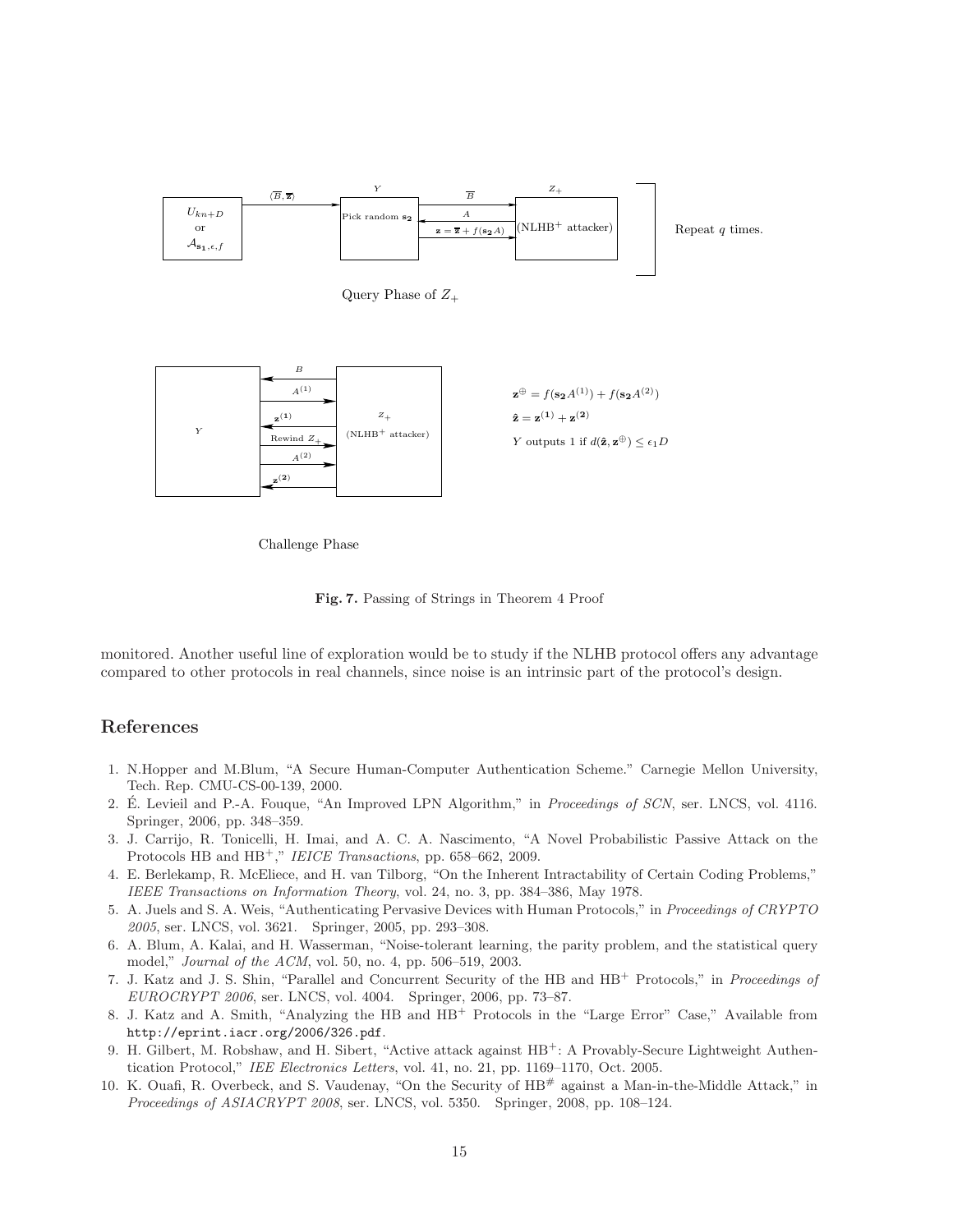# A Formal Security Proof For NLHB In Passive Model

# Theorem 2 : Reduction From UNLD Problem To Distinguishing  $A_{s,\epsilon,f}$  and  $U_{kn+D}$

Suppose there exists a probabilistic polynomial-time algorithm Y taking q bitstrings of an unknown distribution (either  $A_{s,\epsilon,f}$  or  $U_{kn+D}$ ) and outputting 0/1, running in time t, such that the probability of outputting 1 when its input is drawn from  $U_{kn+D}$  and when its input is drawn from  $A_{s,\epsilon,f}$  differ by at least  $\delta$ , *i.e* 

$$
\left| Pr\left[\mathbf{s} \leftarrow \{0,1\}^k : Y^{\mathcal{A}_{\mathbf{s},\epsilon,f}} = 1 \right] - Pr\left[ Y^{U_{kn+D}} = 1 \right] \right| \ge \delta \tag{5}
$$

Then there exists X taking  $q' = O(q.\delta^{-2}log(k))$  bitstrings of  $\mathcal{A}_{s,\epsilon,f}$  running in time  $t' = O(t.k.\delta^{-2}log(k))$ such that

$$
Pr\left[\mathbf{s} \leftarrow \{0, 1\}^{k} : X^{\mathcal{A}_{\mathbf{s}, \epsilon, f}} = \mathbf{s}\right] \ge \delta/4
$$

### Algorithm  $X$  does the following:

- 1. Pick  $N = O(\delta^{-2} \log(k)).$
- 2. X chooses w coins for Y and uses these for the rest of the execution.  $6$
- 3. X runs  $Y^{U_{kn+D}}(w)$  N times to obtain a bit string  $\mathbf{b} = [b_1, ..., b_N]$ . Let  $p = \frac{\text{wt}(\mathbf{b})}{N}$  $\frac{f(D)}{N}$  be an estimate for the probability that  $Y^{U_{kn+D}}$  outputs 1.
- 4. X obtains qN samples  $\langle A_{v,j}, \mathbf{z}_{v,j} \rangle$ ,  $j = 1, ..., q$ ;  $v = 1, ..., N$  of distribution  $\mathcal{A}_{s,\epsilon,f}$ . (q samples per response bit from Y multiplied by the required N responses required from Y). For  $i \in [k]$ :
	- (a) Pick a random *n*-bit vector  $\mathbf{c}_{v,j}$  for  $j = 1,..,q; v = 1,..,N$ . Modify  $(A_{v,j})_i$ , the  $i^{th}$  row of  $A_{v,j}$ , as  $(A_{v,j})_i = (A_{v,j})_i + \mathbf{c}_{v,j}$  to get a modified matrix  $A'_{v,j}$ . Pass the modified instance  $\langle A'_{v,j}, \mathbf{z}_{v,j} \rangle$  to Y for  $v = 1, j = 1, ..., q$  to obtain its response  $b_1^i$ . Repeat this for  $v = 1, ..., N$  to get the bit-string 1  $\mathbf{b}^{\mathbf{i}} = [b_1^i, ..., b_N^i]$ . Let  $p_i = \frac{\text{wt}(\mathbf{b}^i)}{N}$  $\frac{N}{N}$  be an estimate of the probability that Y returns a 1 when the  $i^{th}$ row of  $A_{v,j}; v \in [N], j \in [q]$  are modified.
- (b) If  $|p_i p| \ge \delta/4$  set  $s'_i = 0$ , else set  $s'_i = 1$ .
- 5. Output  $\mathbf{s}' = (s'_1, ..., s'_k)$ .

Note 1: There are three sources of randomness here. One is the randomness in the unknown key s. The second is the randomness present in the decisions made by the existential algorithm  $Y$ . This randomness is denoted by the w coins chosen for Y at the beginning of the above algorithm. Both the key s and the w coins are picked and held constant over the whole run of the algorithm. The third source of randomness comes from the picking of bitstrings from the distribution itself.

Note 2: The difference in the probabilities of Y outputting 1 for the two distributions in  $(5)$ , is an averaged quantity. It is averaged over the key s and also on the randomness in the algorithm Y itself. However, one run of the above algorithm only uses one instance of  $s$  and  $w$ . So, instead of using these averaged probabilities in our analysis, we should use the probabilities associated with the particular key and randomness w used with this run of the algorithm Y. We will refer to the probability of Y outputting 1 when it uses these particular w coins as  $Pr[Y^{U_{kn+D}}(w) = 1]$  (Similarly  $Pr[Y^{\mathcal{A}_{s,\epsilon,f}}(w) = 1]$ ), i.e we use the argument  $w$  to denote a particular set of decisions followed by  $Y$ .

## Analysis of the Algorithm:

From the algorithm, we see that p is an estimate for  $Pr[Y^{U_{kn+D}}(w) = 1]$ . Further, if  $hyb_i$  denotes the distribution of the  $(kn+D)$  bits passed to Y by X in step 4(a), then  $p_i$  is an estimate of  $Pr[Y^{hyb_i}(w) = 1]$ . We now prove that for the chosen value of  $N = O(\delta^{-2} \log(k))$ , p and  $p_i$  are very close estimates of these values.

 $6$  The coins act as the source of randomness in Y. In other words, the choosing of this coins can be thought of as Y following one set of probabilistic decisions in its functioning out of the many possibilities.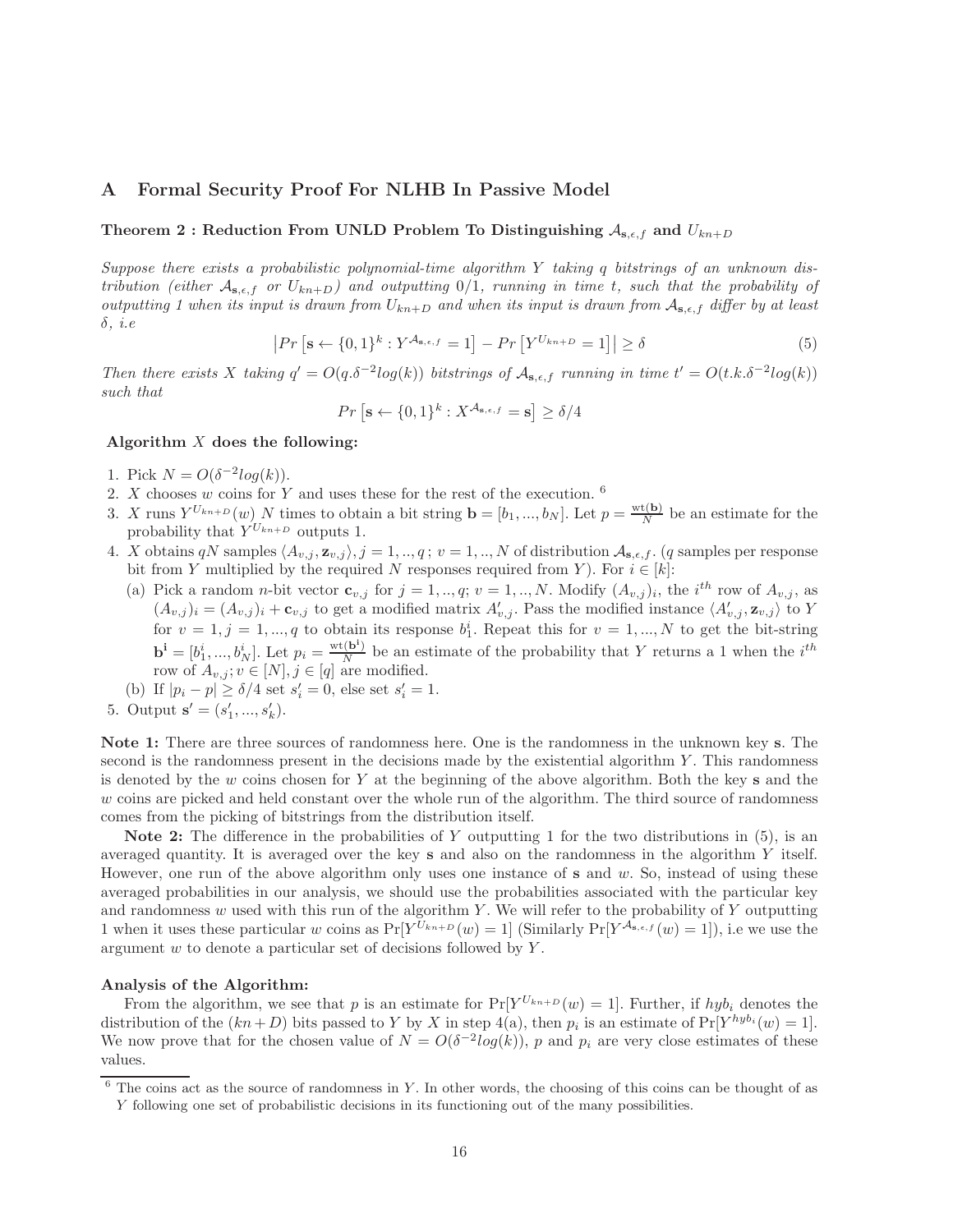Consider Pr[| Pr[ $Y^{U_{kn+D}}(w) = 1$ ] –  $p \le \delta/16$ ], i.e the probability of the event the actual value of  $Pr[Y^{U_{kn+D}}(w) = 1]$  and its estimate are within  $\delta/16$  of each other. For ease of readability, let us denote  $Pr[Y^{U_{kn+D}}(w) = 1]$  by  $Pr_U$ .

## Accuracy of Estimates  $p_i$  and  $p$ :

We know that  $p = \frac{\text{wt}(\mathbf{b})}{N}$  $\frac{R(\mathbf{b})}{N}$ . Each bit of **b** follows a Bernoulli distribution with mean  $Pr_U$ . So, wt(**b**) follows a Binomial distribution with mean  $N Pr_U$ . So,

$$
\Pr[|p - Pr_U| \le \delta/16] = \Pr[|\text{ wt}(\mathbf{b}) - NP_{U}| \le N\delta/16],
$$
  
= 
$$
\Pr[NP_{U} - N\delta/16 \le \text{wt}(\mathbf{b}) \le NP_{U} + N\delta/16],
$$
  
= 
$$
1 - \Pr[\text{wt}(\mathbf{b}) > NP_{U} + N\delta/16] - \Pr[\text{wt}(\mathbf{b}) < NP_{U} - N\delta/16].
$$

By applying Chernoff bounds on this Binomial random variable, we have

$$
\Pr[|p - Pr_U| \le \delta/16] \ge 1 - exp\left[-\frac{N\delta^2}{768Pr_U}\right] - exp\left[-\frac{N\delta^2}{512Pr_U}\right].\tag{6}
$$

Now, we use  $N = O(\delta^{-2} \log(k))$ . Let  $d_1$  be a large constant such that  $N \leq d_1 \delta^{-2} \log(k)$ . Applying in (6), we get

$$
\Pr[|p - Pr_U| \le \delta/16] \ge 1 - \left(\frac{1}{k}\right)^{\frac{d_1}{768Pr_U}} - \left(\frac{1}{k}\right)^{\frac{d_1}{512Pr_U}}.\tag{7}
$$

By similar reasoning, we also have,

$$
\Pr[|Pr_{hi} - p_i| \le \delta/16] \ge 1 - \left(\frac{1}{k}\right)^{\frac{d_1}{768Pr_{hi}}} - \left(\frac{1}{k}\right)^{\frac{d_1}{512Pr_{hi}}},\tag{8}
$$

where  $Pr_{hi}$  is used to denote  $Pr\left[Y^{hyb_i}(w) = 1\right]$  for ease of readability. We know that, for two independent events E1 and E2, if  $Pr[E1] \geq 1 - a$  and  $Pr[E2] \geq 1 - b$ , then  $Pr[E1 \cap E2] \geq 1 - a - b$ . Applying this here, we see that  $|p - Pr_U| \leq \delta/16$  and  $|Pr_{hi} - p_i| \leq \delta/16$  (the latter for all i) hold simultaneously with probability

$$
\geq 1 - \left\{ \left[ \frac{1}{k} \right]^{\frac{d_1}{768Pr_U}} + \left[ \frac{1}{k} \right]^{\frac{d_1}{512Pr_U}} \right\} - \sum_{i=1}^k \left\{ \left[ \frac{1}{k} \right]^{\frac{d_1}{768Pr_{hi}}} + \left[ \frac{1}{k} \right]^{\frac{d_1}{512Pr_{hi}}} \right\}.
$$

Let  $l = \min \left\{ \frac{1}{768Pr_u}, \frac{1}{512Pr_u}, \frac{1}{768Pr_{h1}}, \dots, \frac{1}{768Pr_{hk}}, \frac{1}{512Pr_{h1}}, \dots, \frac{1}{512Pr_{hk}} \right\}$ . Then the above expression can be lower-bounded as

$$
\geq 1 - (2k+2) \left(\frac{1}{k}\right)^{\frac{d_1}{l}} \geq 1 - 4k^{1 - \frac{d_1}{l}}
$$

By choosing  $d_1$  sufficiently large,  $(d_1 = 4l, say)$ , we have that (7) and (8) hold simultaneously with probability  $\geq (1 - \frac{4}{k^3}) \geq \frac{1}{2}$  (for  $k > 1$ ).

In summary we have that the following equations hold simultaneously with probability at least  $\frac{1}{2}$ .

$$
|p - \Pr[Y^{U_{kn+D}}(w) = 1] | \le \delta/16
$$
\n
$$
(9)
$$

$$
| p_i - \Pr[Y^{hyb_i}(w) = 1] | \le \delta/16, 1 \le i \le k.
$$
 (10)

Suppose  $s_i = 1$ :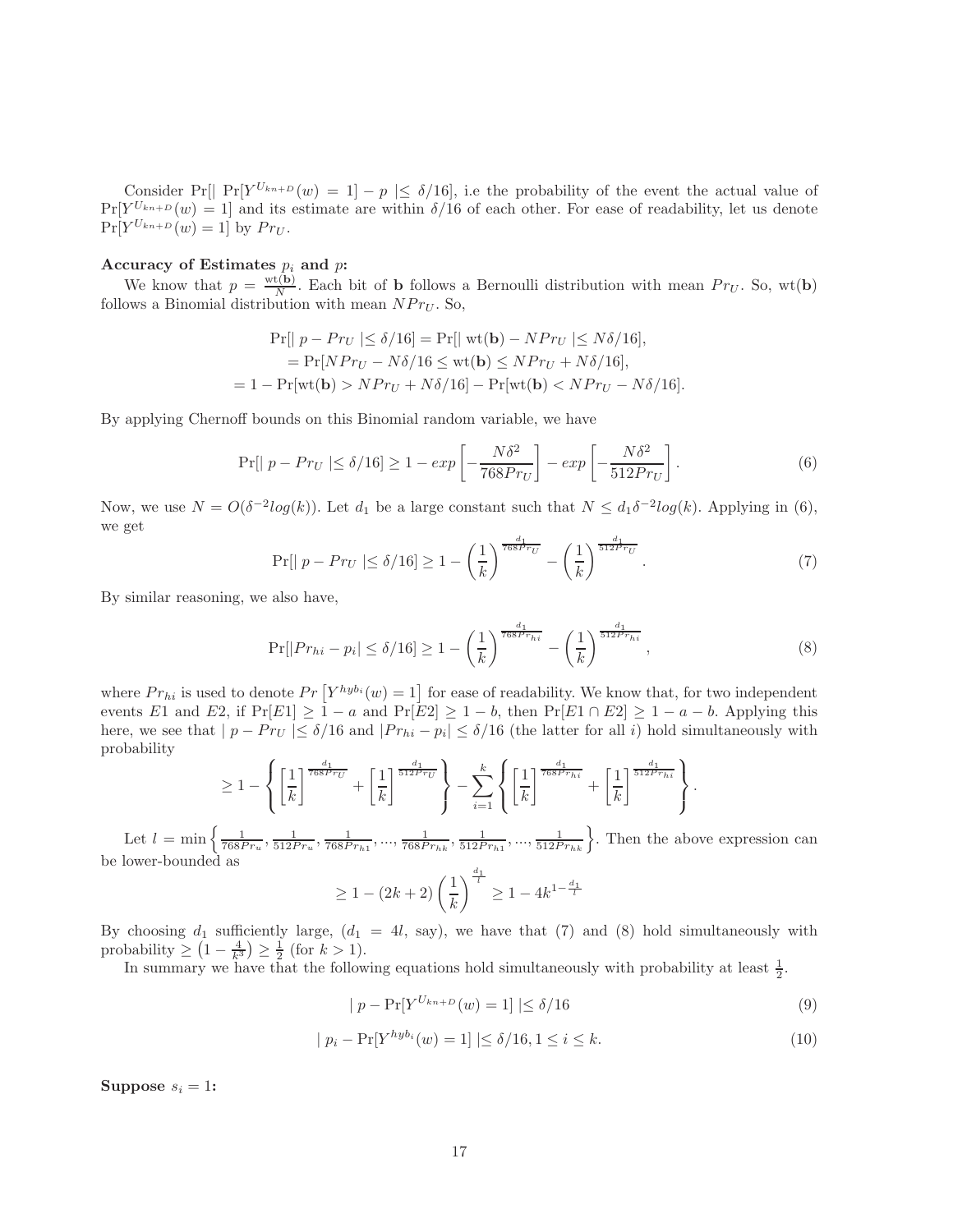Now, consider the case where  $s_i = 1$ . By Lemma 1, in this case,  $hyb_i = U_{kn+D}$ . So, if both (9) and (10) hold, then for the case of  $s_i = 1$ , we have

$$
|p_i - p| \le 2\delta/16 = \delta/8. \tag{11}
$$

Suppose  $s_i = 0$ :

Now consider  $s_i = 0$ . Then, since the i<sup>th</sup> row of  $A'_{v,j}$  never plays a role in the output,  $hyb_i = A_{s,\epsilon,f}$ . Now let us bound  $| p_i - p |$  in this case.

From the definition of  $Y$ , we have

$$
\left|Pr\left[\mathbf{s} \leftarrow \{0,1\}^k : Y^{\mathcal{A}_{\mathbf{s},\epsilon,f}} = 1\right] - Pr\left[Y^{U_{kn+D}} = 1\right]\right| \ge \delta.
$$

This is a bound on the difference between the probabilities on an average. Using a standard averaging argument, we now derive a bound for the difference between the probabilities of Y outputting 1 in each case for the given instance of s and w.

**Lemma 2.** By a standard averaging argument, with probability  $\geq \delta/2$  over the choice of s and the random coins w, the following equation holds,

$$
\left| Pr\left[ Y^{\mathcal{A}_{\mathbf{s},\epsilon,f}}(w) = 1 \right] - Pr\left[ Y^{U_{kn+D}}(w) = 1 \right] \right| \ge \delta/2, \tag{12}
$$

where the probabilities inside the equation are over the randomness involved in picking bitstrings from the distributions.

Proof. We prove this Lemma at the end of this Theorem.

Since we know that when  $s_i = 0$ ,  $hyb_i = A_{\mathbf{s},\epsilon,f}$ , it follows that  $Pr[Y^{hyb_i}(w) = 1] = Pr[Y^{A_{\mathbf{s},\epsilon,f}}(w) = 1]$ . So, from  $(12)$ , we have,

$$
|Pr[Y^{hyb_i}(w) = 1] - Pr[Y^{U_{kn+D}}(w) = 1]| \ge \delta/2.
$$
 (13)

Rewriting (13), we have

$$
\delta/2 \le |Pr\left[Y^{hyb_i}(w) = 1\right] - p_i + p_i - Pr\left[Y^{U_{kn}+D}(w) = 1\right] - p + p\right],
$$
  

$$
\le |p_i - p| + |Pr\left[Y^{hyb_i}(w) = 1\right] - p_i| + |Pr\left[Y^{U_{kn}+D}(w) = 1\right] - p|,
$$
  

$$
\le |p_i - p| + \delta/16 + \delta/16,
$$

assuming (9) and (10) hold. Finally, this implies

$$
|p_i - p| \ge \delta/2 - 2.\delta/16 = 3.\delta/8. \tag{14}
$$

So, if  $s_i = 0$ , then  $| p_i - p | \geq 3\delta/8$ .

So, in Step 5 of the algorithm X, if  $|p_i - p| \leq \frac{\delta}{4} = \frac{2\delta}{8}$ , the estimated message bit is 1, else it is 0. Since (12) holds with probability at least  $\frac{\delta}{2}$  and (9) and (10) hold with a further probability of .5, the probability that (11) and (14) hold is at least  $\frac{\delta}{4}$ . Hence, algorithm X succeeds with probability at least  $\delta/4$ . □

**Proof For Lemma 2:** Let  $\hat{R}$  be the set of all possibilities for the key s and the w coins. Then, by our definition of  $Y$ , we have,

$$
\sum_{\mathbf{s},w \in R} P[\mathbf{s},w] | Pr[Y^{A_{\mathbf{s},\epsilon,f}}(w) = 1] - Pr[Y^{U_{kn+D}}(w) = 1]| \ge \delta.
$$
 (15)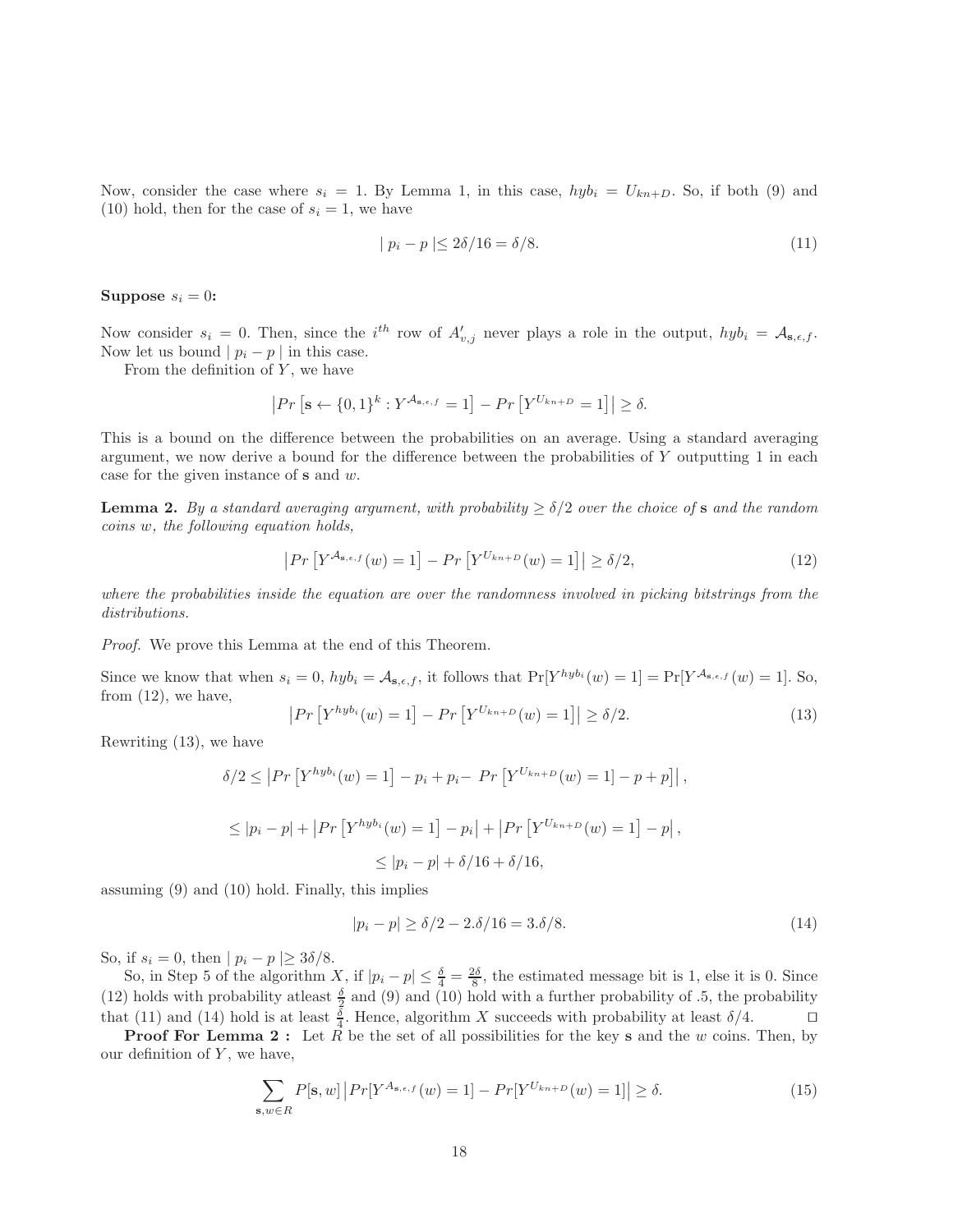Let the subset  $R' \subset R$  be the set such that  $\forall r' = (\mathbf{s}', w') \in R'$ , we have

$$
\left| Pr[Y^{A_{\mathbf{s}',\epsilon,f}}(w') = 1] - Pr[Y^{U_{kn+D}}(w') = 1] \right| < \delta/2. \tag{16}
$$

Then, in contradiction to Lemma 2, assume that the probability that r' is picked at random is at least  $1-\delta/2$ . Assuming that all r' are equally likely to be picked, this implies that  $\sum_{(\mathbf{s}',w')\in R'} Pr(\mathbf{s}', w') \ge 1 - \delta/2$  and consequently,  $\sum_{\mathbf{s}, w \in R \setminus R'} Pr(\mathbf{s}, w) < \delta/2$ .

Now, splitting the left-hand-side (LHS) of (15) into summations over R' and  $R'\R$ , we have

LHS = 
$$
\sum_{\mathbf{s}', w' \in R'} Pr[\mathbf{s}', w'] | Pr[Y^{A_{\mathbf{s}',\epsilon,f}}(w') = 1] - Pr[Y^{U_{kn+D}}(w') = 1]|
$$
  
+ 
$$
\sum_{\mathbf{s}, w \in R \backslash R'} Pr[\mathbf{s}, w] | Pr[Y^{A_{\mathbf{s},\epsilon,f}}(w) = 1] - Pr[Y^{U_{kn+D}}(w) = 1]|.
$$

By (16) and the fact that  $|Pr[Y^{A_{\mathbf{s},\epsilon,f}}(w) = 1] - Pr[Y^{U_{kn}+p}(w) = 1]| < 1$  (because it contains probability terms), we have

LHS 
$$
\langle \delta/2 \rangle
$$
  
\n
$$
\sum_{\mathbf{s}', w' \in R'} Pr[\mathbf{s}', w'] + \sum_{\mathbf{s}, w \in R \setminus R'} Pr[\mathbf{s}, w](1),
$$
\n
$$
= (\delta/2)(1 - \sum_{\mathbf{s}, w \in R \setminus R'} Pr[\mathbf{s}, w]) + \sum_{\mathbf{s}, w \in R \setminus R'} Pr[\mathbf{s}, w].
$$

Since we had  $\delta \leq$  our original LHS from (15), this implies

$$
\delta < (\delta/2) + (1 - \delta/2) \sum_{\mathbf{s}, w \in R \setminus R'} Pr[\mathbf{s}, w],
$$
\n
$$
\Rightarrow \sum_{\mathbf{s}, w \in R \setminus R'} Pr[\mathbf{s}, w] > \delta/2,
$$

which contradicts our initial assumption about the set R'. So, by contradiction, Lemma 2 is true.  $\Box$ 

Theorem 3: Reduction From Distinguishing  $A_{s,\epsilon,f}$  and  $U_{kn+D}$  To Forging NLHB Protocol in Passive Model.

If  $Adv^{NLHB-attack}_{Z}(k, \epsilon, u, f) = \delta$  is non-negligible for some polynomial time adversary Z, then the UNLD problem can be efficiently solved.

Algorithm for Theorem 3: Given access to Z which takes q bitstrings of  $\mathcal{A}_{s,\epsilon,f}$  and runs in time t and forges the NLHB protocol with a passive attack, we construct an algorithm Y that takes  $q + 1$  bitstrings from  $\mathcal{A}_{s,\epsilon,f}$ , and can distinguish between strings drawn from  $U_{kn+D}$  and  $\mathcal{A}_{s,\epsilon,f}$ . Y works like this.

- 1. *Y* has access to bitstrings from either  $A_{s,\epsilon,f}$  or  $U_{kn+D}$ .
- 2. *Y* draws *q* strings  $\langle A_i, \mathbf{z}_i \rangle_{i=0}^q$  from this distribution. This is passed on to *Z*.
- 3. Now Y obtains another sample pair  $\langle \hat{A}, \hat{\mathbf{z}} \rangle$  from the distribution (the first kn bits of the bitstring drawn will represent  $A$  in case of either input distribution) and challenges  $Z$  with  $A$ . Let the received response be z ′ .
- 4. Y outputs 1 if  $\hat{\mathbf{z}}$  and  $\mathbf{z}'$  differ by atmost  $u' = \epsilon''D$ , i.e if  $d(\mathbf{z}', \hat{\mathbf{z}}) \leq u'$ , where  $\epsilon''$  is some constant such that  $\epsilon' - 2\epsilon \epsilon' + \epsilon < \epsilon'' < \frac{1}{2}$ .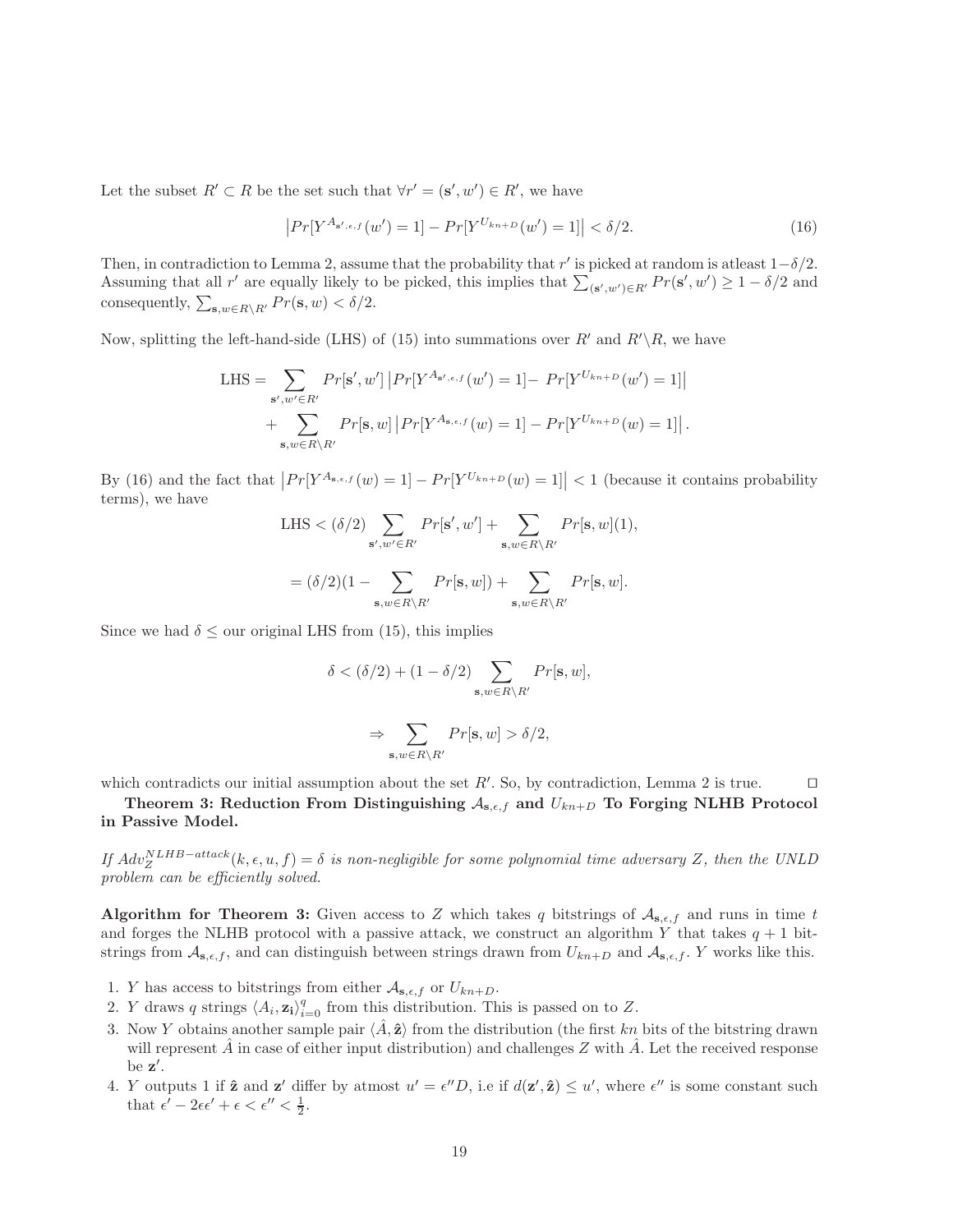Analysis of the algorithm: If Y's input distribution is  $U_{kn+D}$ , the probability that Y outputs 1 is  $p_U(1) = \sum_{i=0}^{u'} {D \choose i} 2^{-D}$ . Since  $\epsilon'' < 0.5$ ,  $p_U(1)$  is negligible if D is large enough.

Let  $\mathbf{z}^* = f(\mathbf{s}\hat{A})$ . Let w and  $\mathbf{e}$  be error vectors corresponding to  $\mathbf{z}'$  and  $\hat{\mathbf{z}}$ , i.e  $\mathbf{z}' = \mathbf{z}^* + \mathbf{w}$  and  $\hat{\mathbf{z}} = \mathbf{z}^* + \mathbf{e}$ . Then,  $d(\mathbf{z}', \mathbf{z}^*) \le u$  implies that  $wt(\mathbf{w}) \le u$  and  $d(\mathbf{z}', \hat{\mathbf{z}}) \le u'$  implies that  $wt(\mathbf{w} + \mathbf{e}) \le u'$ .

Consider the conditional probability  $Pr[d(\mathbf{z}', \hat{\mathbf{z}}) \leq u' \mid d(\mathbf{z}', \mathbf{z}^*) \leq u] = Pr[\text{wt}(\mathbf{w} + \mathbf{e}) \leq u' \mid \text{wt}(\mathbf{w}) \leq u]$ . It is possible to show that

$$
\Pr[\text{wt}(\mathbf{w} + \mathbf{e}) \le u' \mid \text{wt}(\mathbf{w}) \le u] \ge \Pr[\text{wt}(\mathbf{w} + \mathbf{e}) \le u' \mid \text{wt}(\mathbf{w}) = u]
$$
(17)

We give a proof for (17) at the end of this proof. We will now consider the right-hand-side of (17) and prove that it is negligibly close to 1. The conditional expectation of  $wt(\mathbf{w}+\mathbf{e})$  given  $wt(\mathbf{w})=u$  is given by

$$
E\left[\text{wt}(\mathbf{w} + \mathbf{e}) \mid \text{wt}(\mathbf{w}) = u\right] = u.(1 - \epsilon) + (D - u)\epsilon
$$

$$
= (\epsilon' - 2\epsilon \epsilon' + \epsilon)D
$$

Since  $\epsilon'' > \epsilon' - 2\epsilon \epsilon' + \epsilon$ , we see that the following Chernoff bound holds:

$$
Pr[\mathrm{wt}(\mathbf{w}+\mathbf{e}) > (1+\Delta)\mu \mid \mathrm{wt}(\mathbf{w}) = u] \le \left(\frac{\exp(\mu\Delta)}{(1+\Delta)^{(1+\Delta)\mu}}\right),
$$

where  $\mu = (\epsilon' - 2\epsilon \epsilon' + \epsilon)D$  is the mean of the random variable wt( $\mathbf{w} + \mathbf{e}$ ) given that wt( $\mathbf{w} = u$ ,  $(1 + \Delta)\mu =$  $\epsilon'' D$ , which imply that  $\Delta = \frac{\epsilon''}{\epsilon' - 2\epsilon'}$  $\frac{\epsilon^{\prime\prime}}{\epsilon^{\prime}-2\epsilon\epsilon^{\prime}+\epsilon}-1.$ 

So we have

$$
\Pr[\text{wt}(\mathbf{w} + \mathbf{e}) \le u' \mid \text{wt}(\mathbf{w}) \le u]
$$
  
\n
$$
\ge \Pr[\text{wt}(\mathbf{w} + \mathbf{e}) \le u' \mid \text{wt}(\mathbf{w}) = u] \ge \left[1 - \left(\frac{\exp(\mu \Delta)}{(1 + \Delta)^{(1 + \Delta)\mu}}\right)\right].
$$

We also know that  $Pr[w(\mathbf{w} + \mathbf{e}) \leq u'] = Pr[w(\mathbf{w} + \mathbf{e}) \leq u' | wt(\mathbf{w}) \leq u] Pr[w(\mathbf{w}) \leq u]$ . By the definition of the NLHB forger Z, we know that  $Pr[d(\mathbf{z}', \mathbf{z}^*) = \text{wt}(\mathbf{w}) \le u] \ge (\delta + P_{FA})$ , where  $P_{FA}$  denotes the probability of success of an attacker who responds with a random response  $(P_{FA}$  is known to be negligibly small at high  $D$ ). So, we have

$$
\Pr[\text{wt}(\mathbf{w} + \mathbf{e}) \le u'] \ge (\delta + P_{FA}) \left[ 1 - \left( \frac{\exp(\mu \Delta)}{(1 + \Delta)^{(1 + \Delta)\mu}} \right) \right]. \tag{18}
$$

Consequently, the difference in the probabilities of Y outputting 1 for the two distributions is at least

$$
(\delta + P_{FA})\left[1 - \left(\frac{\exp(\mu \Delta)}{(1+\Delta)^{(1+\Delta)\mu}}\right)\right] - \sum_{i=0}^{u'} \binom{D}{i} 2^{-D}.\tag{19}
$$

Using suitable protocol parameters  $D, \epsilon, \epsilon'$  (say,  $D = 1000, \epsilon = .25, \epsilon' = .348$  [2]), we see that the value in (19) is negligibly close to  $\delta$ . This proves that Y can be constructed from Z. □

**Proof For**  $(17)$ : We see that (by applying Bayes rule)

$$
\Pr[\text{wt}(\mathbf{w} + \mathbf{e}) \le u' \mid \text{wt}(\mathbf{w}) \le u] = \Pr[\text{wt}(\mathbf{w}) \le u \mid \text{wt}(\mathbf{w} + \mathbf{e}) \le u'] \frac{\Pr[\text{wt}(\mathbf{w} + \mathbf{e}) \le u']}{\Pr[\text{wt}(\mathbf{w}) \le u]},
$$

$$
= \sum_{i=0}^{u} \Pr[\text{wt}(\mathbf{w}) = i \mid \text{wt}(\mathbf{w} + \mathbf{e}) \le u'] \frac{\Pr[\text{wt}(\mathbf{w} + \mathbf{e}) \le u']}{\Pr[\text{wt}(\mathbf{w}) \le u]}.
$$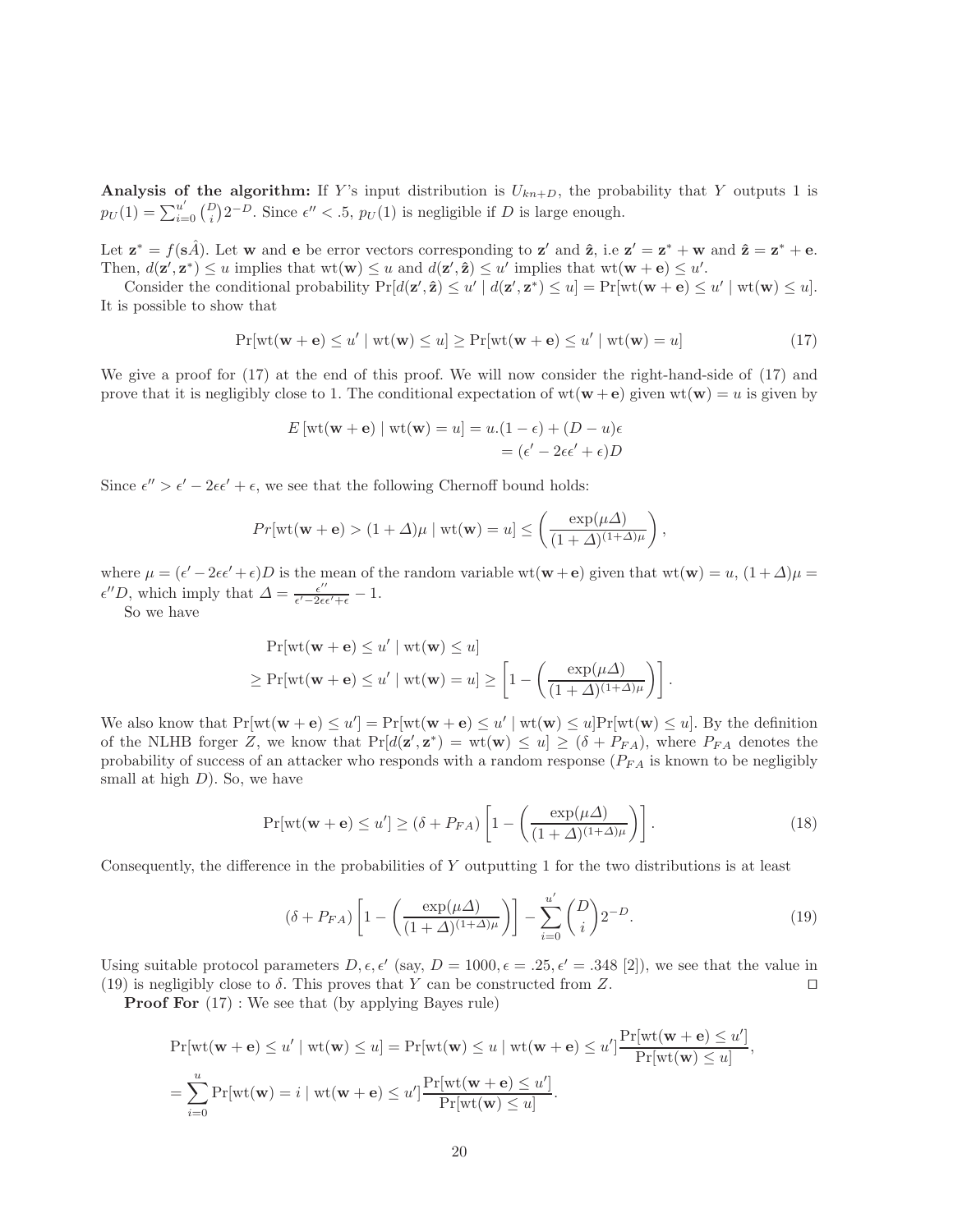Applying Bayes Rule again, the above expression reduces to

$$
\Pr[\text{wt}(\mathbf{w} + \mathbf{e}) \le u' \mid \text{wt}(\mathbf{w}) \le u] = \sum_{i=0}^{u} \Pr[\text{wt}(\mathbf{w} + \mathbf{e}) \le u' \mid \text{wt}(\mathbf{w}) = i] \frac{\Pr[\text{wt}(\mathbf{w}) = i]}{\Pr[\text{wt}(\mathbf{w}) \le u]}
$$

The random variable wt( $w + e$ ) | wt( $w$ ) = i is the sum of the bits of wt( $w + e$ ) and has a mean  $\mu_i$  =  $(1 - \epsilon)i + (D - i)\epsilon$ . Since the bits of  $(\mathbf{w} + \mathbf{e})$  are independent,  $(\text{wt}(\mathbf{w} + \mathbf{e}) | \text{wt}(\mathbf{w}) = i) \sim N(\mu_i, \sigma^2)$ , where  $\sigma^2 = D\epsilon(1-\epsilon)$ . So, the probability  $Pr[\text{wt}(\mathbf{w}+\mathbf{e}) \leq u' \mid \text{wt}(\mathbf{w}) = i]$  can be given by the Cumulative Distribution Function (CDF)  $[1 - Q\left(\frac{u'-\mu_i}{\sigma}\right)]$  where the function  $Q(.)$  is the tail-probability of  $N(0,1)$ defined as  $Q(\alpha) = \frac{1}{\sqrt{2}}$  $\frac{1}{2\pi} \int_{\alpha}^{\infty} e^{-\frac{x^2}{2}} dx$ . Since Q-function is a decreasing function, and  $\mu_i > \mu_{i-1}$ , Pr[wt(w +  $\mathbf{e}) \leq u' \mid \text{wt}(\mathbf{w}) = i$  is a decreasing function of *i*. So, we have

$$
\Pr[\mathrm{wt}(\mathbf{w}+\mathbf{e}) \leq u' \mid \mathrm{wt}(\mathbf{w}) \leq u] \geq \Pr[\mathrm{wt}(\mathbf{w}+\mathbf{e}) \leq u' \mid \mathrm{wt}(\mathbf{w}) = u] \sum_{i=0}^{u} \frac{\Pr[\mathrm{wt}(\mathbf{w}) = i]}{\Pr[\mathrm{wt}(\mathbf{w}) \leq u]}.
$$

This implies that

$$
\Pr[\text{wt}(\mathbf{w} + \mathbf{e}) \le u' \mid \text{wt}(\mathbf{w}) \le u] \ge \Pr[\text{wt}(\mathbf{w} + \mathbf{e}) \le u' \mid \text{wt}(\mathbf{w}) = u]. \tag{20}
$$

⊓⊔

.

From Theorems 1 to 3, we can see that, if UNLD is hard, then it is hard to forge a Prover of the NLHB protocol in polynomial-time, making NLHB computationally secure in the passive attack model.

# B Security Proof For NLHB<sup>+</sup> In DET Model:

Theorem 4: Reduction From UNLD Problem To Active Attack on  $\text{NLHB}^+$ : If for some polynomialtime adversary  $Z_+$ ,  $Adv_{Z_+}^{\text{NLHB}+attack}(k, \epsilon, u, f) = \delta$  is non-negligible, the UNLD problem can be efficiently solved.

To prove this, we show how to build the algorithm Y that can differentiate between distributions  $U_{nk+D}$ and  $A_{s_1,\epsilon,f}$  (for secret  $s_1$ ) using access to a NLHB<sup>+</sup> adversary  $Z_+$  inthe "DET" model. This proof strategy is based on [8].

### Algorithm for  $Y$ :

- 1. Y chooses  $s_2$  at random from  $\{0,1\}^k$ . During the query phase of  $Z_+$ , Y draws the bitstring  $\langle \overline{B}, \overline{z} \rangle$ (as usual, irrespective of the input distribution, the first kn bits will form  $\overline{B}$ ) from its unknown input distribution  $(U_{kn+D}$  or  $A_{\mathbf{s}_1,\epsilon,f}$  and passes  $\overline{B}$  to  $Z_+$ .  $Z_+$  replies with challenge A. In response, Y sends  $z = \overline{z} + f(s_2 A)$  to  $Z_+$ . This is repeated q times.
- 2. In its challenge phase,  $Z_+$  sends a matrix B as blinding matrix to Y. Y challenges  $Z_+$  with random matrix  $A^{(1)}$  and receives response  $\mathbf{z}^{(1)}$  from  $Z_+$ . Now, Y rewinds  $Z_+$  and challenges it with another random matrix  $A^{(2)}$  and receives  $z^{(2)}$  in response.
- 3. Let  $\mathbf{z}^{\oplus} = \mathbf{z}^{(1)} + \mathbf{z}^{(2)}$ . Further, let  $\hat{\mathbf{z}} = f(\mathbf{s_2}A^{(1)}) + f(\mathbf{s_2}A^{(2)})$ . Y outputs 1 if  $\mathbf{z}^{\oplus}$  and  $\hat{\mathbf{z}}$  differ in fewer than  $u' = \epsilon_1 D$  entries. ( $\epsilon_1$  to be defined).

**Analysis of the Algorithm:** When Y's input is  $U_{kn+D}$ ,  $\overline{z}$  is uniformly distributed. Hence  $z = \overline{z} + f(s_2A)$ is also uniformly distributed and independent of  $s_2$ . So no information about  $s_2$  reaches  $Z_+$  in the query phase. This means that, as far as  $Z_+$  is concerned,  $\hat{z}$  is uniformly distributed in the random code  $C =$  $\{f(\mathbf{s_2}A^{(1)})+f(\mathbf{s_2}A^{(2)})\}_{s_2}$ . Now, we show that  $\Pr[d(\mathbf{z}^{\oplus},\hat{\mathbf{z}})\leq \epsilon_1 D]$  is negligibly small for large D.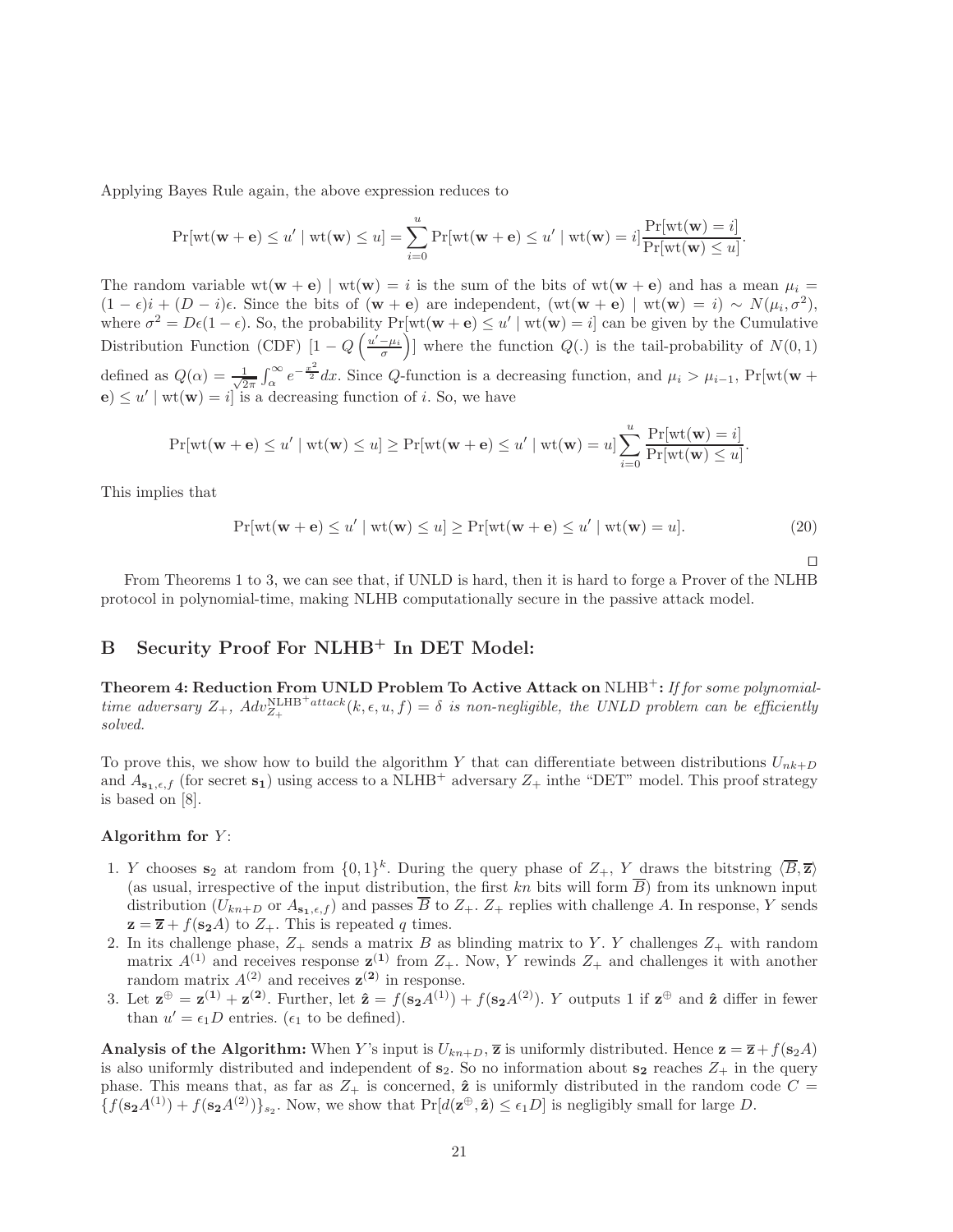Consider the Hamming Ball B of radius  $\epsilon_1 D$  centred at  $\mathbf{z}^{\oplus}$ . Let X be the number of codewords of C present in this Hamming Ball. When the matrices  $A^{(1)}$  and  $A^{(2)}$  are picked, they are picked uniformly at random. This means, because of Property 3 of f (uniform inputs  $\Rightarrow$  uniform outputs), the vectors in code  $C$  form a random code. We now apply the Markov Inequality on  $X$ .

$$
\Pr[X \ge p] \le \frac{E(X)}{p},\tag{21}
$$

where  $E(X)$  is the mean of X. Now consider  $Pr[d(\mathbf{z}^{\oplus}, \hat{\mathbf{z}}) > \epsilon_1 D]$ . We see that

$$
\Pr[d(\mathbf{z}^{\oplus}, \hat{\mathbf{z}}) > \epsilon_1 D] = \Pr[d(\mathbf{z}^{\oplus}, \hat{\mathbf{z}}) > \epsilon_1 D \mid X < p] \Pr[X < p] + \Pr[d(\mathbf{z}^{\oplus}, \hat{\mathbf{z}}) > \epsilon_1 D \mid X \geq p] \Pr[X \geq p] \\ \geq \Pr[d(\mathbf{z}^{\oplus}, \hat{\mathbf{z}}) > \epsilon_1 D \mid X < p] \Pr[X < p] \tag{22}
$$

Consider  $Pr[d(\mathbf{z}^{\oplus}, \hat{\mathbf{z}}) > \epsilon_1 D \mid X < p]$ . This can be written as

$$
\Pr[d(\mathbf{z}^{\oplus}, \hat{\mathbf{z}}) > \epsilon_1 D \mid X < p] = \Pr[X < p \mid d(\mathbf{z}^{\oplus}, \hat{\mathbf{z}}) > \epsilon_1 D] \frac{\Pr[d(\mathbf{z}^{\oplus}, \hat{\mathbf{z}}) > \epsilon_1 D]}{\Pr[X < p]},
$$
\n
$$
= \sum_{i=0}^{p-1} \Pr[X = i \mid d(\mathbf{z}^{\oplus}, \hat{\mathbf{z}}) > \epsilon_1 D] \frac{\Pr[d(\mathbf{z}^{\oplus}, \hat{\mathbf{z}}) > \epsilon_1 D]}{\Pr[X < p]},
$$
\n
$$
= \sum_{i=0}^{p-1} \Pr[d(\mathbf{z}^{\oplus}, \hat{\mathbf{z}}) > \epsilon_1 D \mid X = i] \frac{\Pr[X = i]}{\Pr[X < p]}.
$$

Notice that the quantity  $Pr[d(\mathbf{z}^{\oplus}, \hat{\mathbf{z}}) > \epsilon_1 D \mid X = i]$  will decrease with increase in *i*. This is because, with more codewords of C within the Hamming ball  $B$ , the higher is the chance that  $\hat{z}$  lies within the Hamming Ball B, and so, higher is the chance that the distance between  $\hat{z}$  and  $z^{\oplus}$  is within  $\epsilon_1D$ . So, we can write

$$
\Pr[d(\mathbf{z}^{\oplus}, \hat{\mathbf{z}}) > \epsilon_1 D \mid X < p] \geq \sum_{i=0}^{p-1} \Pr[d(\mathbf{z}^{\oplus}, \hat{\mathbf{z}}) > \epsilon_1 D \mid X = p] \frac{\Pr[X = i]}{\Pr[X < p]},
$$
\n
$$
= \Pr[d(\mathbf{z}^{\oplus}, \hat{\mathbf{z}}) > \epsilon_1 D \mid X = p].
$$

So, we have from (22) that

$$
\Pr[d(\mathbf{z}^{\oplus}, \hat{\mathbf{z}}) > \epsilon_1 D] \ge \Pr[d(\mathbf{z}^{\oplus}, \hat{\mathbf{z}}) > \epsilon_1 D \mid X < p] \Pr[X < p],
$$
\n
$$
\ge \Pr[d(\mathbf{z}^{\oplus}, \hat{\mathbf{z}}) > \epsilon_1 D \mid X = p] \Pr[X < p],
$$
\n
$$
= \Pr[\hat{\mathbf{z}} \notin B \mid X = p] \Pr[X < p]. \tag{23}
$$

We know from the Markov inequality in (21), that  $Pr[X < p]$  is lower bounded by  $\left(1 - \frac{E(X)}{n}\right)$  $\binom{(X)}{p}$ . The mean number of codewords from C, which are part of the Hamming Ball B is given by  $E(X) = \left(\frac{|B|}{2^D}\right) 2^k$ . So (23) becomes

$$
\Pr[d(\mathbf{z}^{\oplus}, \hat{\mathbf{z}}) > \epsilon_1 D] \ge \left(1 - \frac{|B| 2^{k-D}}{p}\right). \tag{24}
$$

Out of the  $2^k$  codewords of C, the probability that  $\hat{z}$  is one of the p codewords in B is given by  $\frac{p}{2^k}$ . So, the probability that  $\hat{z}$  does not belong to the Hamming ball B when it is known that B has exactly p the probability that  $\hat{z}$  does not belong to the Hamming ball B when it is known that B has exactly p codewords of C, is given by  $(1 - \frac{p}{2^k})$ . So,

$$
\Pr[d(\mathbf{z}^{\oplus}, \mathbf{\hat{z}}) > \epsilon_1 D] \geq \left(1 - \frac{p}{2^k}\right) \left(1 - \frac{|B| 2^{k-D}}{p}\right).
$$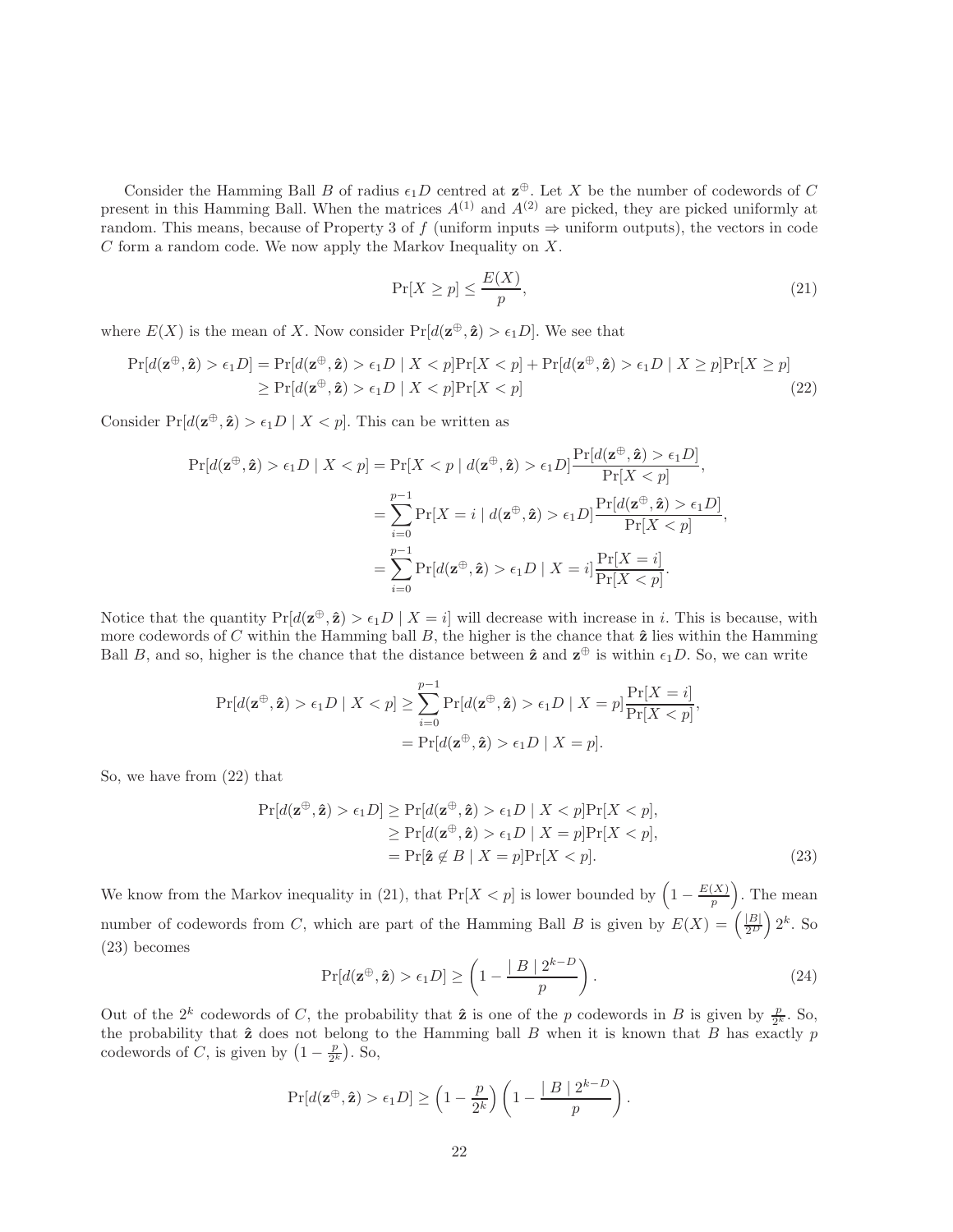Pick  $p = 2^{3k/4}$ , say. Then

$$
\Pr[d(\mathbf{z}^{\oplus}, \mathbf{\hat{z}}) > \epsilon_1 D] \geq \left(1 - 2^{-k/4}\right) \left(1 - |B| \ 2^{\frac{k}{4} - D}\right).
$$

We notice that  $|B|$ , the number of vectors in a Hamming Ball of radius  $\epsilon_1 D$  is given by  $|B| = \sum_{i=0}^{\epsilon_1 D} {D \choose i}$ . So,

$$
\Pr[d(\mathbf{z}^{\oplus}, \hat{\mathbf{z}}) > \epsilon_1 D] \geq \left(1 - 2^{-k/4}\right) \left(1 - 2^{\frac{k}{4} - D} \sum_{i=0}^{\epsilon_1 D} {D \choose i}\right).
$$

Since  $\epsilon_1 < \frac{1}{2}$ , this bound tends to 1 asymptotically with D. So, the probability  $Pr[d(\mathbf{z}^{\oplus}, \hat{\mathbf{z}}) \leq \epsilon_1 D]$  becomes negligibly small. So, in case the input distribution to Y is  $U_{kn+D}$ , the probability of Y outputting 1 is negligible.

When Y's input distribution is  $A_{s_1,\epsilon,f}$  for randomly chosen  $s_1$ , Y perfectly simulates the NLHB<sup>+</sup> protocol to  $Z_+$  during the query phase. Let w denote the randomness involved in simulating the query phase of  $Z_+$ , which includes  $Z_+$ 's randomness, the randomness in choosing  $(s_1, s_2)$ , and the randomness in responding to  $Z_+$ 's queries. Let  $(\delta_w + P_{FA})$  be the probability that  $Z_+$  successfully impersonates the Prover in second phase when the randomness is w. Then  $Z_+$  correctly replies to both queries  $A^{(1)}$  and  $A^{(2)}$  with probability  $(\delta_w + P_{FA})^2$ . The overall probability that  $Z_+$  successfully responds to both sets of queries is

$$
E_w((\delta_w + P_{FA})^2) \ge (E_w(\delta_w + P_{FA}))^2 = (\delta + P_{FA})^2
$$
\n(25)

using Jensen's inequality and  $E_w$  denotes expectation over w. Conditioned on this event, we show that for an appropriate  $\epsilon_1$ ,  $\mathbf{z}^{\oplus}$  and  $\hat{\mathbf{z}}$  differ by fewer than u' entries with a constant probability (proven below). So Y outputs 1 with probability  $\Omega((\delta + P_{FA})^2)$ , which implies that Y can distinguish  $U_{kn+D}$  and  $\mathcal{A}_{s_1,\epsilon,f}$  with non-negligible probability. This concludes the proof of Theorem 4. ⊓⊔

**Pf.** for  $z^{\oplus}$  and  $\hat{z}$  differing by  $\leq u'$  entries: Set  $\frac{1}{2} > \epsilon_1 > \frac{1}{2}(1 - (1 - 2\epsilon')^2)$ . Fixing all randomness, let  $f_{Z_{+}}$  denote the mapping that the adversary does from a challenge matrix A to the response z in the second phase. Since we are looking at the process after  $B$  has been fixed,  $B$  is not an argument to the function  $f_{Z_+}$ . Let  $f_{correct}$  denote  $f(\mathbf{s_1}A) + f(\mathbf{s_2}B)$ . Define  $\Delta(A) = f_{Z_+}(A) + f_{correct}(A)$ . We say that A is a good query matrix if wt( $\Delta(A)$ )  $\leq u$ , i.e if  $Z_+$  successfully impersonates the Prover for that matrix. Let  $D_{\Delta}$  denote the distribution of  $\Delta(A)$  over all good query matrices. Note that by definition, for all  $\Delta(A)$  in  $D_{\Delta}$ , wt $(\Delta(A)) \leq u$ .

Let  $\Delta^{(1)} = \Delta(A^{(1)})$  and  $\Delta^{(2)} = \Delta(A^{(2)})$ . Then,

(

$$
\Delta^{(1)} + \Delta^{(2)} = f_{Z_+}(A^{(1)}) + f_{Z_+}(A^{(2)}) + f_{correct}(A^{(1)}) + f_{correct}(A^{(2)}).
$$

Using  $f_{correct}(A^{(1)}) + f_{correct}(A^{(2)}) = f(\mathbf{s_2}A^{(1)}) + f(\mathbf{s_2}A^{(2)}) = \hat{\mathbf{z}}$  and  $f_{Z_+}(A^{(1)}) + f_{Z_+}(A^{(2)}) = \mathbf{z}^{\oplus}$ , we see that  $d(\Delta^{(1)}, \Delta^{(2)}) \leq u'$  whenever  $d(\mathbf{z}^{\oplus}, \hat{\mathbf{z}}) \leq u'$ . We now analyse the probability that  $d(\Delta^{(1)}, \Delta^{(2)}) \leq u'$ .

Using arguments based on the Johnson bound as in [8], we can show that  $Pr[d(\Delta^{(1)}, \Delta^{(2)}) \le u'] > \frac{1}{c^2}$ , where  $c = \frac{1-\delta_{eps}}{\gamma^2-\delta_{eps}} + 1$ ,  $\delta_{eps} = 1-2\epsilon_1$  and  $\gamma = 1-2\epsilon'$ . So Y outputs 1 with probability at least  $\frac{1}{2c^2}(\delta + P_{FA})^2$ when the input distribution is  $\mathcal{A}_{s_1,\epsilon,f}$ . □

So, the difference in probabilities of  $Y$  in the proff of Theorem 4 outputting a 1 for the two distributions  $\mathcal{A}_{\mathbf{s}_{1},\epsilon,f}$  and  $U_{kn+D}$  is at least

$$
\left(\frac{1}{2c^2}(\delta + P_{FA})^2\right) - 2^{-k/4} - 2^{\frac{k}{4} - D} \sum_{i=0}^{\epsilon_1 D} {D \choose i} + 2^{-D} \sum_{i=0}^{\epsilon_1 D} {D \choose i}.
$$
 (26)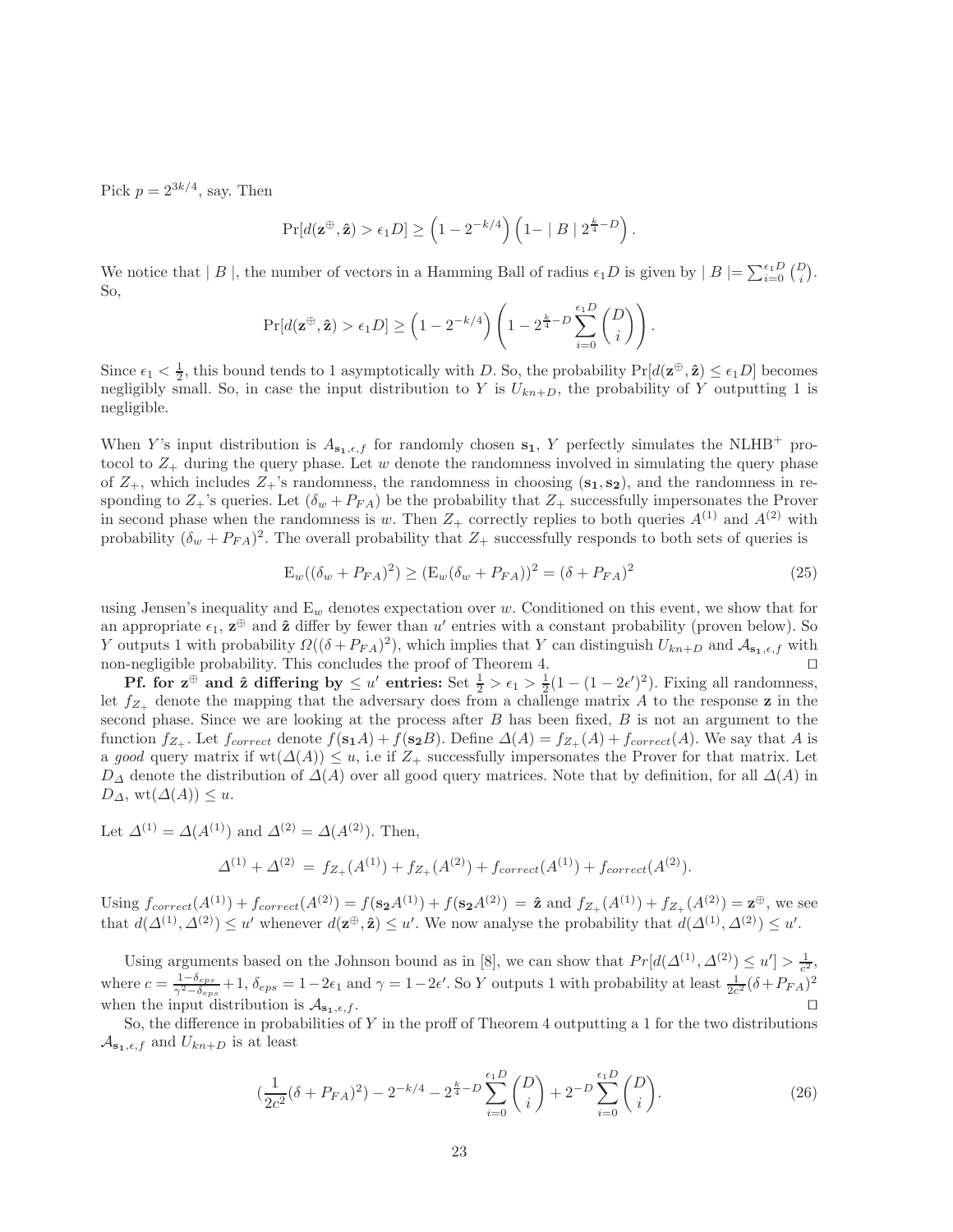We see that this difference in probabilities tends to the non-negligible quantity  $\frac{1}{2c^2}\delta^2$  asymptotically with  $D$  (and for fixed reasonably large  $k$ ).

Thus Theorems 2 and 4 together show a reduction from the UNLD problem to the problem of active attack on NLHB<sup>+</sup> protocol. Since the UNLD problem is known to be hard now, the active attack problem is also hard.

# C Proof For Uniformity of Function f

**Theorem :** f is a Balanced Function: If the input to the function f is uniformly distributed, so is its output.

**Proof** We first prove that each bit of the output is balanced. For this, we consider  $Pr[y_i = 1]$ .

$$
\Pr[y_i = 1] = \Pr[x_i + g(x_{i+1}, ..., x_{i+p}) = 1],
$$
  
=  $\frac{1}{2} \Pr[g(x_{i+1}, ..., x_{i+p}) = 1 | x_i = 0] + \frac{1}{2} \Pr[g(x_{i+1}, ..., x_{i+p}) = 0 | x_i = 1].$ 

Since the input vector is uniform, the bits of  $x$  are independent. So, this is equal to

$$
= \frac{1}{2} \Pr\left[g(x_{i+1},...,x_{i+p})=1\right] + \frac{1}{2} \Pr\left[g(x_{i+1},...,x_{i+p})=0\right],
$$
  

$$
= \frac{1}{2}.
$$
 (27)

So each bit of the output is balanced. Now, we use this to prove our theorem. To this end, we first define the following vectors. Let  $y^i = [y_{D-i+1},..., y_D]$  be the vector containing the last i bits of y. So  $y^D = y$ . Let  $\mathbf{a} = [a_1, ..., a_D]$  be an arbitrary constant D-bit vector. We also define  $\mathbf{a}^i = [a_{D-i+1}, ..., a_D]$  similar to  $\mathbf{y}^i$ . Now consider the probability  $Pr[\mathbf{y}^{\mathbf{i}} = \mathbf{a}^{\mathbf{i}}].$ 

$$
Pr[\mathbf{y}^{\mathbf{i}} = \mathbf{a}^{\mathbf{i}}] = Pr[\mathbf{y}^{\mathbf{i}} = \mathbf{a}^{\mathbf{i}} \mid x_{D-i+1} = 0] Pr[x_{D-i+1} = 0]
$$
  
+
$$
Pr[\mathbf{y}^{\mathbf{i}} = \mathbf{a}^{\mathbf{i}} \mid x_{D-i+1} = 1] Pr[x_{D-i+1} = 1].
$$

Since the input is uniformly distributed, this is equal to

$$
= \frac{1}{2} \Pr[\mathbf{y}^{\mathbf{i}} = \mathbf{a}^{\mathbf{i}} \mid x_{D-i+1} = 0] + \frac{1}{2} \Pr[\mathbf{y}^{\mathbf{i}} = \mathbf{a}^{\mathbf{i}} \mid x_{D-i+1} = 1],
$$
  
\n
$$
= \frac{1}{2} \Pr[g(x_{D-i+2}, ..., x_{D-i+p+1}) = a_{D-i+1}, \mathbf{y}^{\mathbf{i}-1} = \mathbf{a}^{\mathbf{i}-1} \mid x_{D-i+1} = 0],
$$
  
\n
$$
+ \frac{1}{2} \Pr[g(x_{D-i+2}, ..., x_{D-i+p+1}) = a_{D-i+1} + 1, \mathbf{y}^{\mathbf{i}-1} = \mathbf{a}^{\mathbf{i}-1} \mid x_{D-i+1} = 1].
$$
\n(28)

We point out that in the vector  $y^i$ , only the bit  $y_{D-i+1}$  is dependent on  $x_{D-i+1}$ . Since both  $g(x_{D-i+2},...,x_{D-i+p+1})$  and  $y^{i-1}$  are independent of  $x_{D-i+1}$ , we can remove the conditioning from the above equation. So the above expression becomes,

$$
\frac{1}{2} \left( \Pr[g(x_{D-i+2},...,x_{D-i+p+1}) = a_{D-i+1}, \mathbf{y}^{i-1} = \mathbf{a}^{i-1}] + \Pr[g(x_{D-i+2},...,x_{D-i+p+1}) = a_{D-i+1} + 1, \mathbf{y}^{i-1} = \mathbf{a}^{i-1}] \right).
$$
\n(29)